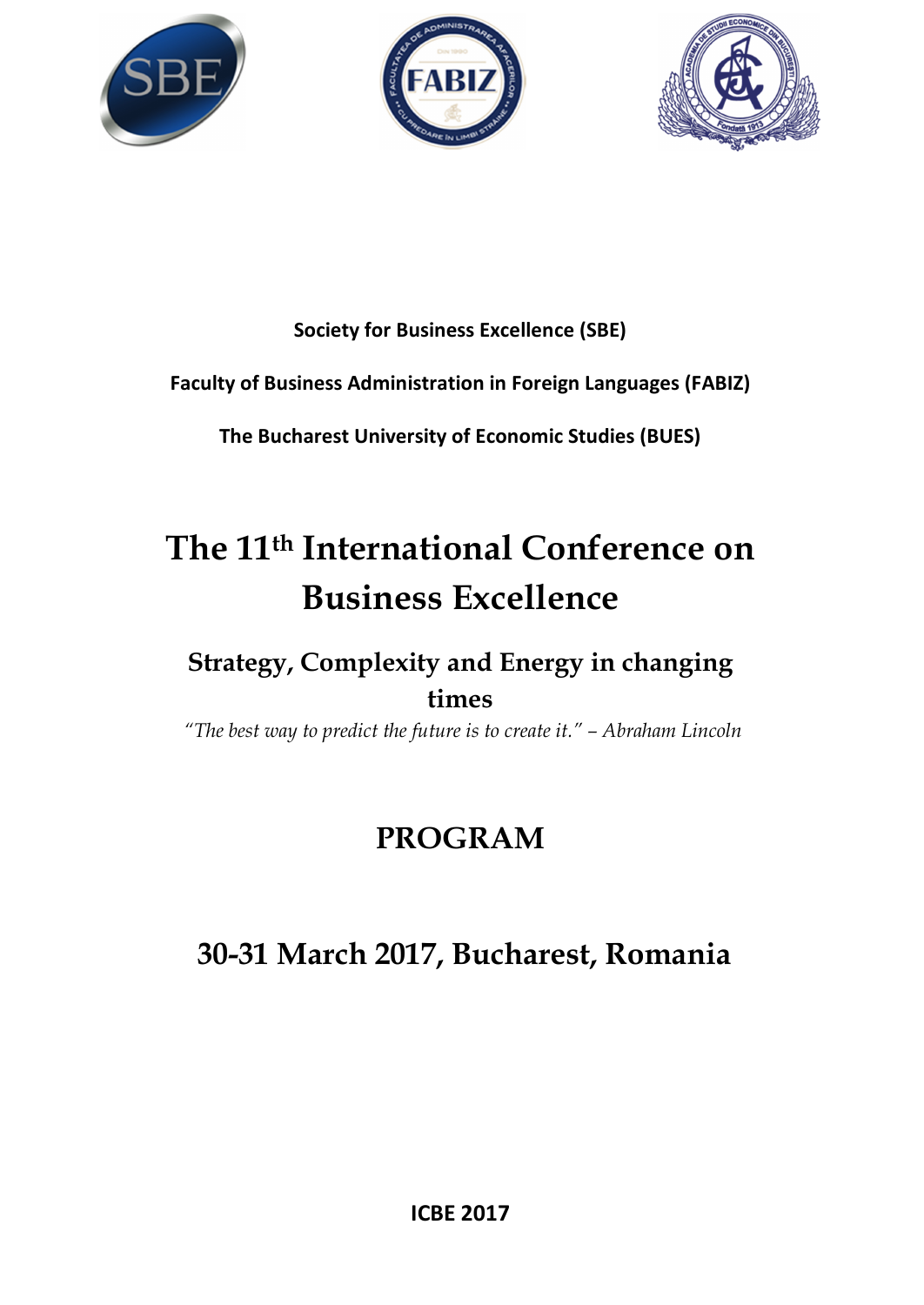





# **ICBE 2017 – Conference program**

# **Day 1**

# **30th March 2017 (Virgil Madgearu, Piata Romana No. 6)**

*11:00-12:00 SBE General Meeting (Virgil Madgearu)* 

**Plenary Session- Aula Magna ASE, Piata Romana, No. 6** 

**12:30-13:30 Registration (in front of Aula Magna)** 

**13:30-14:30 Conference Opening** 

**14:30-16:00 Plenary Session** 

*16:00-16:30 Coffee Break* 

**16:30-18:00 Plenary Session** 

**18:00-19:30 Reception (First Floor Piata Romana No. 6, ASE Building)**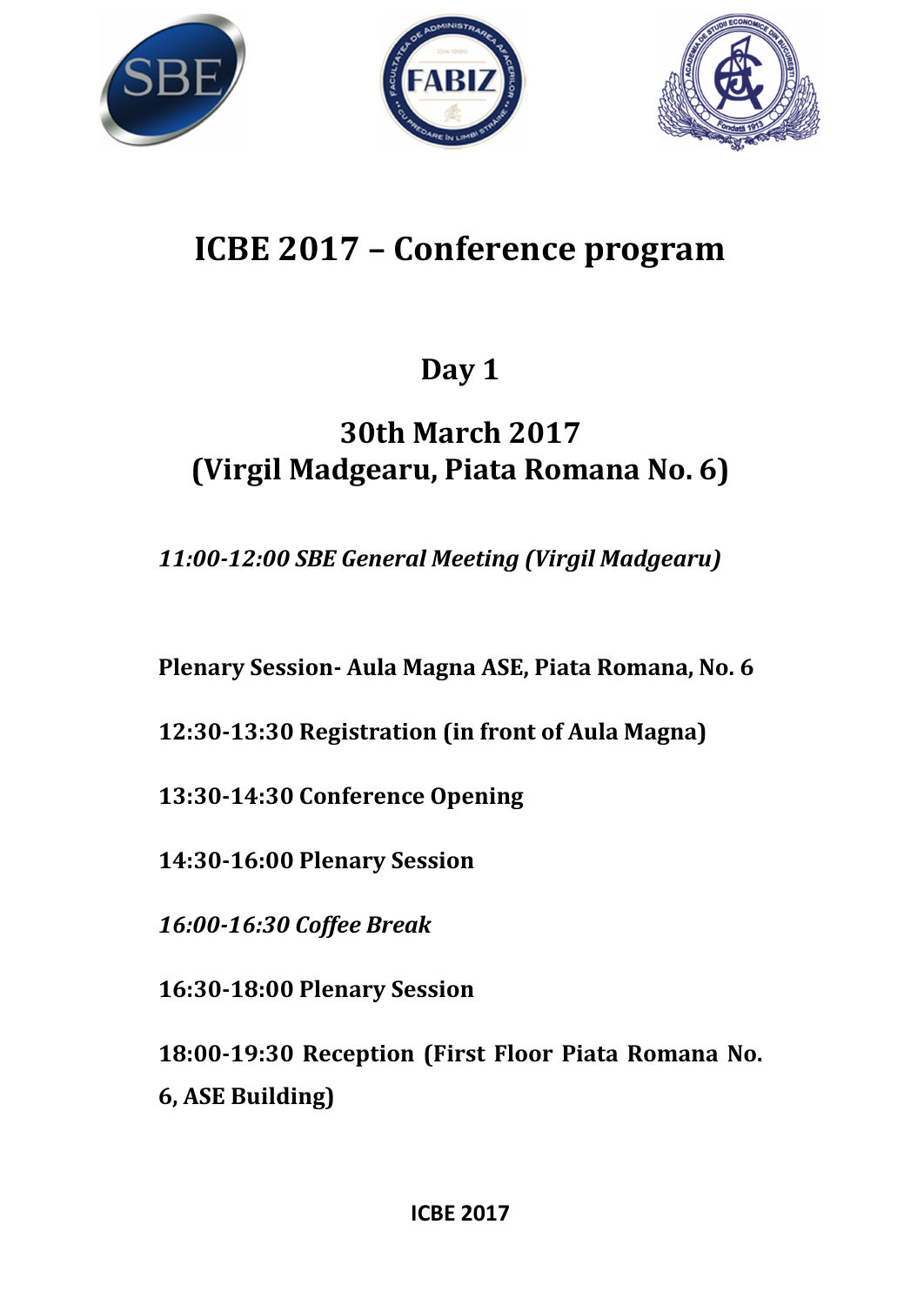





# **Day 2**

# **31st March 2017 (Calea Grivitei, No. 2-2A/ Virgil Madgearu, Piata Romana No. 6)**

**8:00-9:00 Registration (first floor, Calea Grivitei, No.** 

**2-2A/ Virgil Madgearu, Piata Romana No. 6)** 

**9:00-1:00 Parallel Sessions** 

*11:00-11:30 Coffee Break* 

**11:30-13:00 Parallel Sessions** 

*13:00-14:30 Lunch* 

**14:30-16:30 Parallel Sessions** 

*16:30-17:00 Coffee Break* 

**17:00-18:30 Parallel Sessions** 

*19:00-22:00 Gala Dinner and Conference Awards (Hilton Hotel)*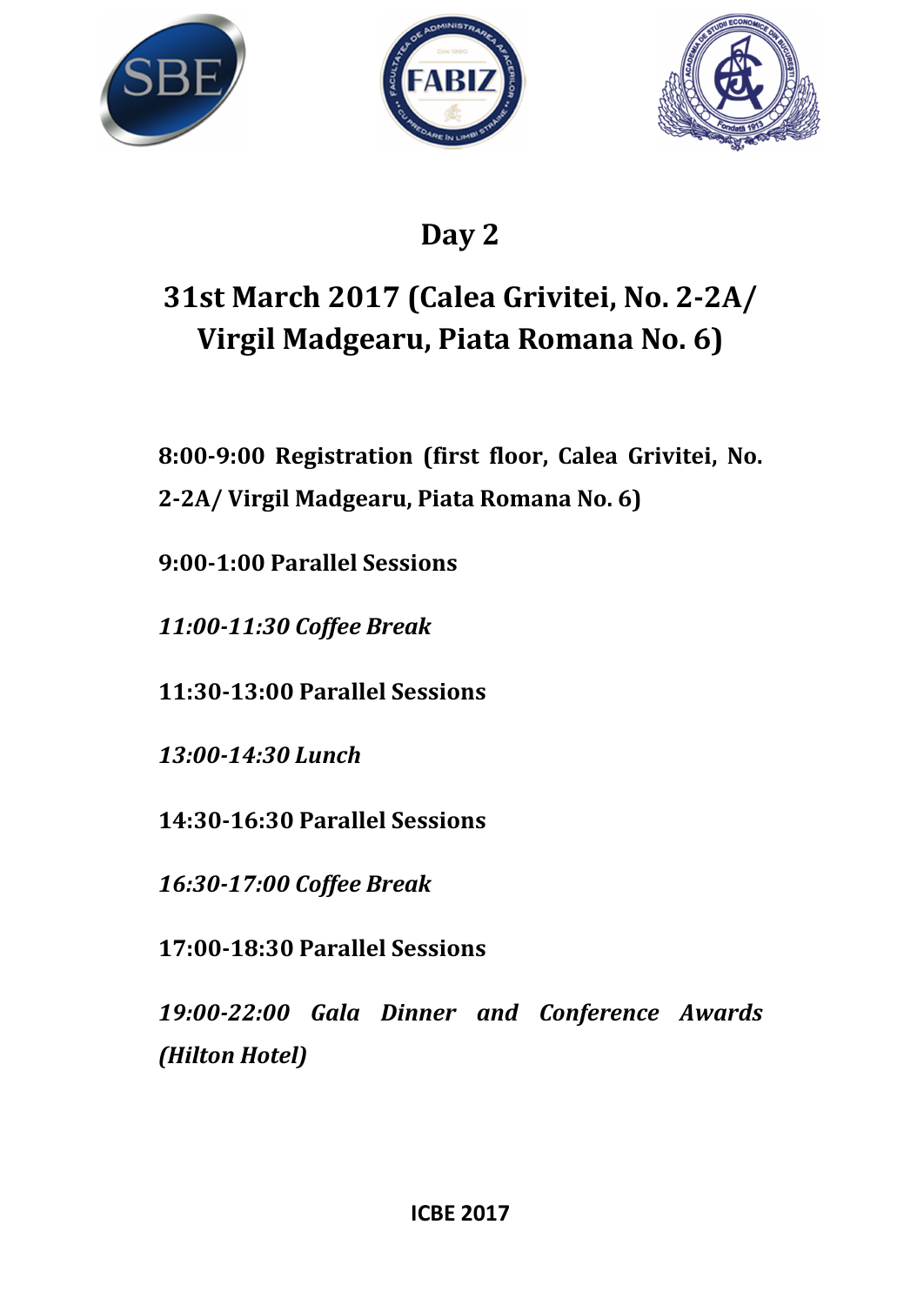





# **Day 3**

# **1st April 2017 (trip to Sinaia)**

**9:00 Piata Romana (departure)** 

**9:30-11:30 Bucharest- Sinaia** 

**11:30-13:00 Peles Castle tour** 

*13:30-16:00 Lunch (Sinaia)* 

**16:00-18:00 Sinaia- Bucharest** 

**18:00 Piata Romana (arrival)**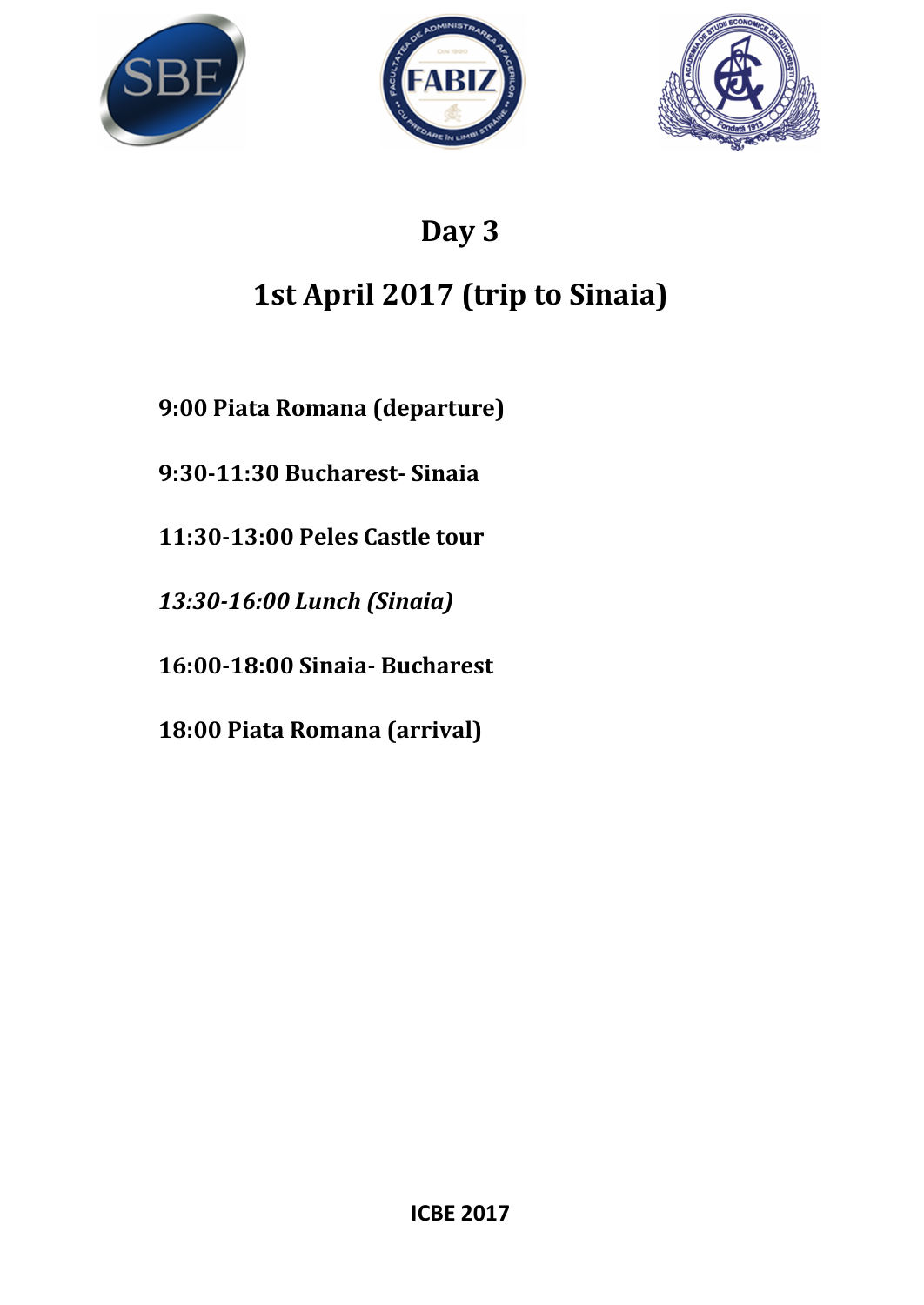





## **30th March 2017 (Virgil Madgearu, Piata Romana No. 6)**

## **PLENARY SESSION**

## **14:30-16:00**

**Guest speakers:** 

**Constantin BRATIANU,** *The Bucharest University of Economic Studies Strategic thinking* 

**Wolfgang Karl HÄRDLE,** *Humboldt University Berlin The role of data science in our society* 

## **16:30-18:00**

**Guest speakers:** 

**Michael STOICA,** *Washburn University School of Business Achieving business excellence: the case of small and medium-sized companies* 

**Marius STAN,** *Argonne National Laboratory and University of Chicago and Northwestern University Science, art and society*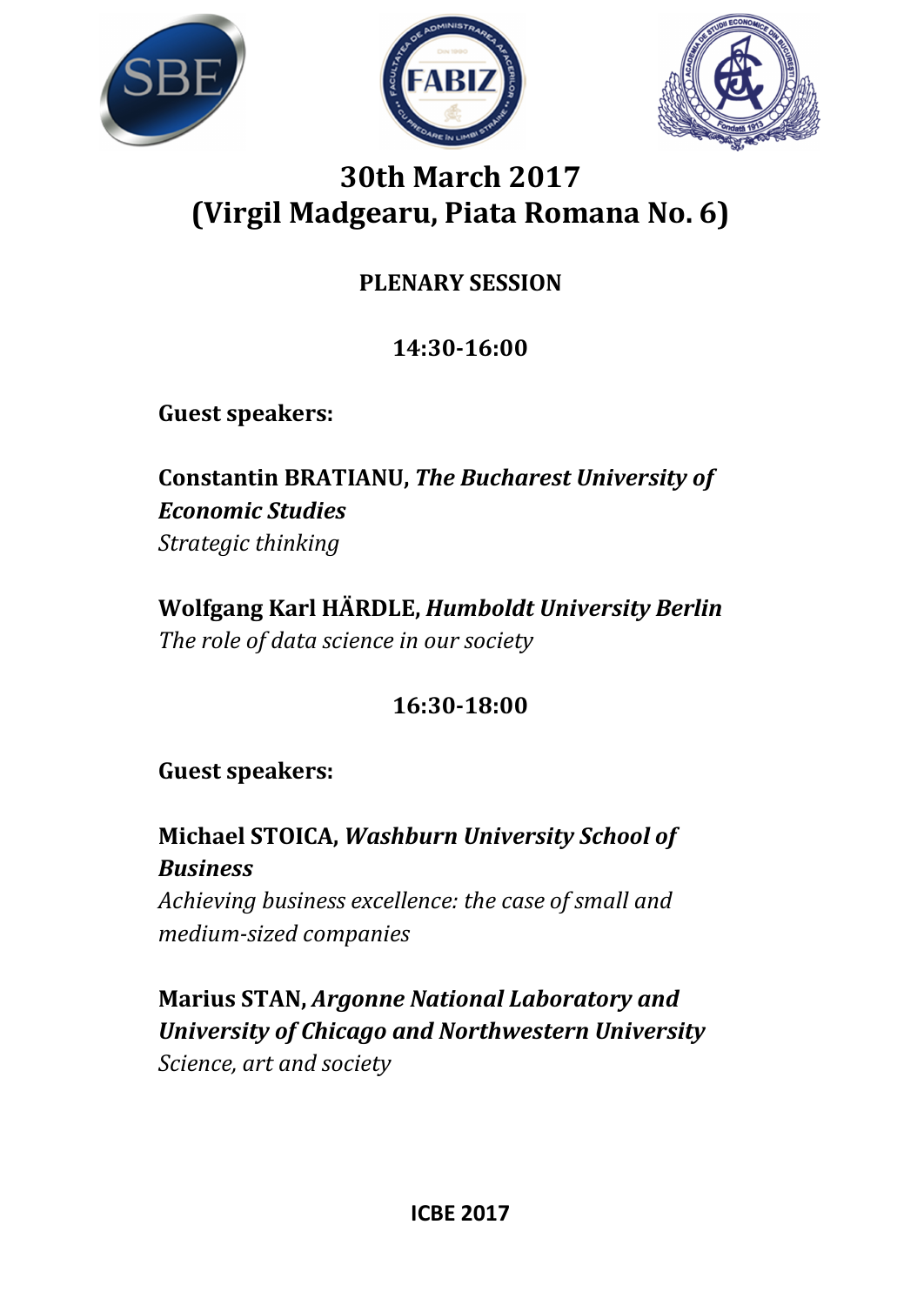





## **Minitrack: ENERGY, CLIMATE CHANGE AND SUSTAINABILITY**  *Minitrack Chairs: Adrian Dumitru TANȚĂU George DARIE, Marius STAN, Ivan MIHAJLOVIC*

### **9:00-18:30**

#### **Room Virgil Madgearu, Piața Romană no. 6**

#### **9:00-11:00**

#### **Ivan MIHAJLOVIĆ (56)**

*Burden of industrial waste and potential for recycling: technological, economic and environmental aspects* 

#### **Adrian D. TANȚĂU, Mohammadreza KHORSHIDI, Ali Asghar Sadeghi MOJARAD (95)**

*International oil companies sustainability after oil price decline* 

#### **Mihail-Bogdan CĂRUȚAȘIU, Constantin IONESCU, Horia NECULA (123)**

*Optimal technical and economic strategy for retrofitting residential buildings in Romania* 

#### **Adriana DUȚESCU, Adriana Florina POPA, Florin DOBRE, Georgiana Oana STĂNILĂ (116)**

*Sustainability of financial professional services through marketing strategy- an empirical research* 

#### **Nela SLAVU, Cristian DINCA (131)**

*Economical aspects of the CCS technology integration in the conventional power plant* 

#### **Roxana PĂTRAȘCU, Eduard MINCIUC, George DARIE, Ștefan-Dominic VORONCA, Andreea-Ioana BĂDICU (134)**

*Energy efficiency solutions for driers used in the glass manufacturing and processing industry*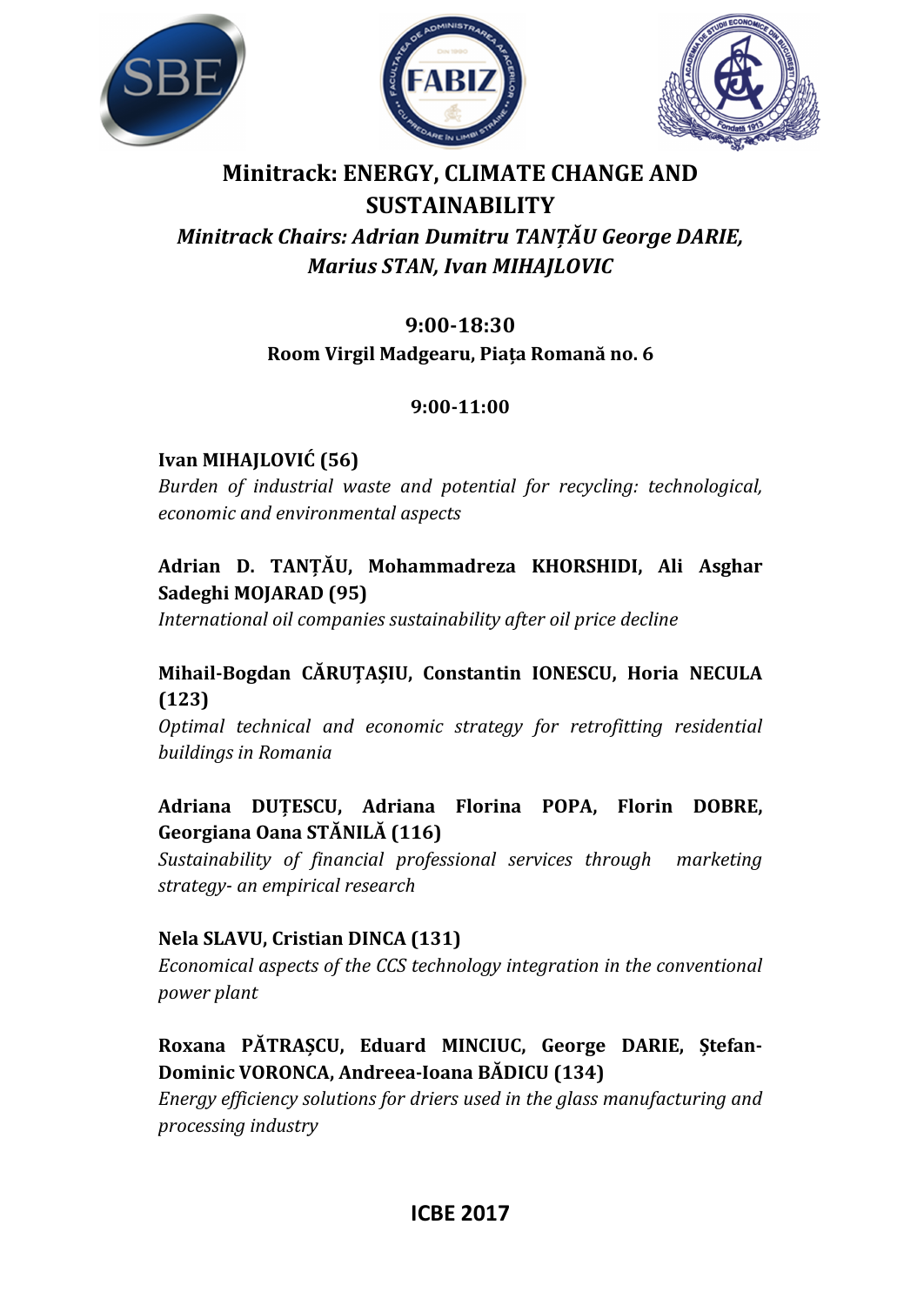





#### **Eduard MINCIUC, Roxana PĂTRAŞCU, George DARIE, Ioana DIACONESCU (135)**

*Implementation of energy efficiency programs using cogeneration based on internal combustion engines* 

#### **Ana-Maria Iulia ŞANTA (84)**

*The common energy market of the European Union – utopia or reality?* 

#### **11:30-13:00**

#### **Alin-Nicușor CALOPEREANU, Eugen PRIOTEASA, Ileana VĂLIMĂREANU (MIRCIOI) (77)**

*Natural gas transport system in the Extended Region of the Black Sea in the current geopolitical, GEO-and geo-economics context* 

#### **Monica Florentina CALOPEREANU, Alin-Nicușor CALOPEREANU (19)**

*Priorities in Romania`s energy strategies in the current European and Euro-Atlantic context* 

#### **Ileana GAVRILESCU (37)**

Effective business models for electric vehicles

#### **Paul BARANGĂ (10)**

*Opinion on the new financial products issued by financial institutions structured products –* 

#### **Maria MAASSEN (52)**

*Correlations between energy economy and housing market prices in the EU-impacts on future sustainability* 

#### **14:30-16:30**

#### **Raluca TIRTEA, Cosmin MĂRCULESCU (132)**

*Economical aspects of using biomass as energy source for power generation*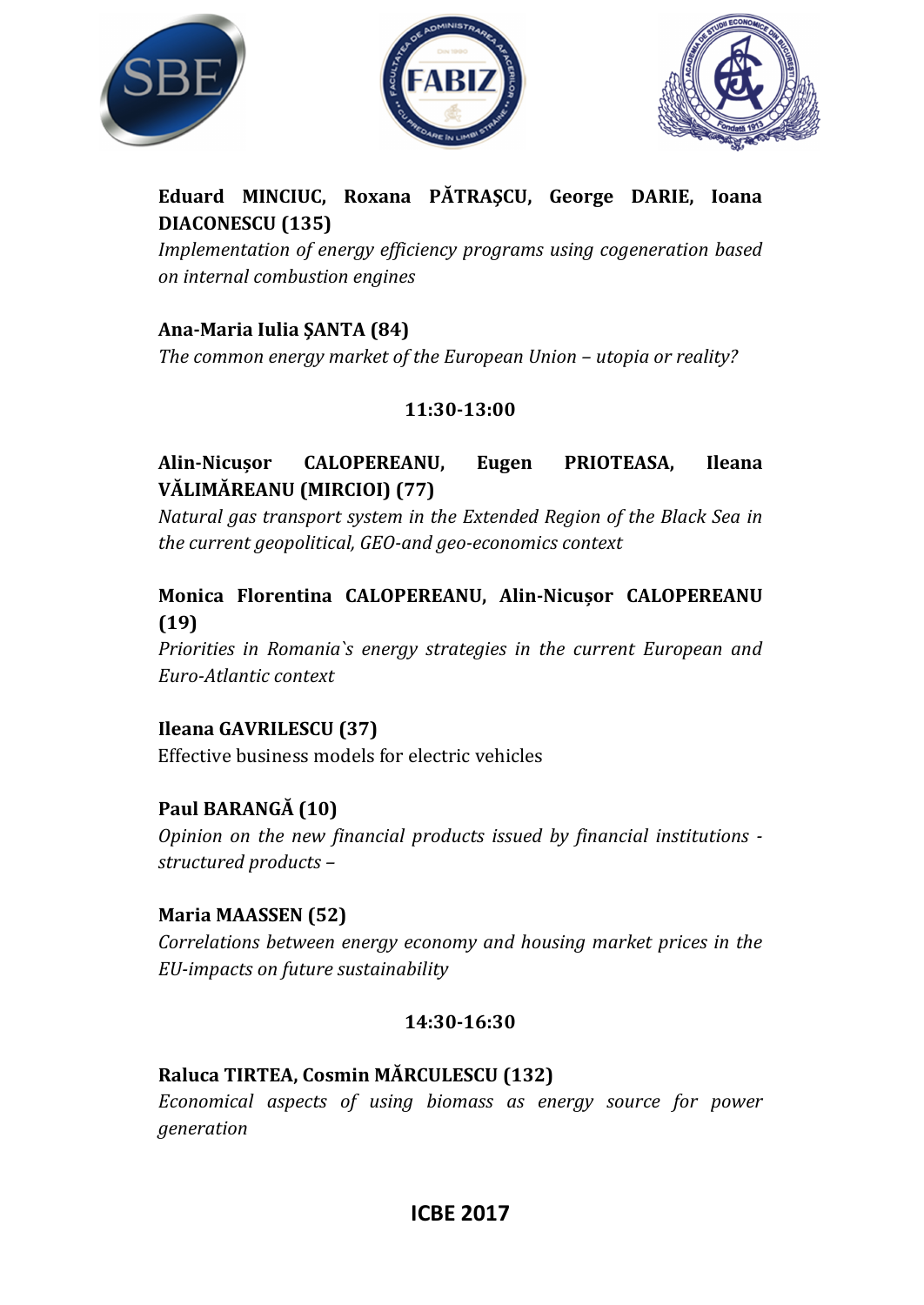





#### **Elena PRESURA, Lacramioara Diana ROBESCU (133)**

*Energy use and carbon footprint for potable water and wastewater treatment* 

#### **Corina MURAFA (106)**

*The energy performance contract - key towards energy efficiency in Europe?* 

#### **Dimitre NIKOLOV, Ivan BOEVSKI, Petar BORISOV, Teodor RADEV, Adriana MIHNEA (64)**

*Benefits, opportunities, cost and risk in delivering public goods in agriculture: south central planning region in Bulgaria case study* 

#### **Corina PELĂU, Alexandra Cătălina CHINIE (69)**

*Environmental Key Performance Indicators of CSR activities in the energy industry* 

#### **Georgeta-Mădălina MEGHIȘAN, Dorin TOMA (107)**

*Public health management: life expectancy and air pollution* 

#### **Daniela ȘERBAN, Corina PELĂU, Alexandra Cătălina CHINIE (155)**

*Calculation of the differences of attitude and behavior of two generations with the Euclidian-metric* 

#### **17:00-18:30**

# **Sergiu BRAȘOVEANU (14)**

*Oil and gas business in changing times* 

#### **Virgil DUMBRAVĂ, George Cristian LĂZĂROIU, Gabriel BAZACLIU, Dario ZANINELLI (136)**

*Demand response power system optimization in presence of renewable energy sources*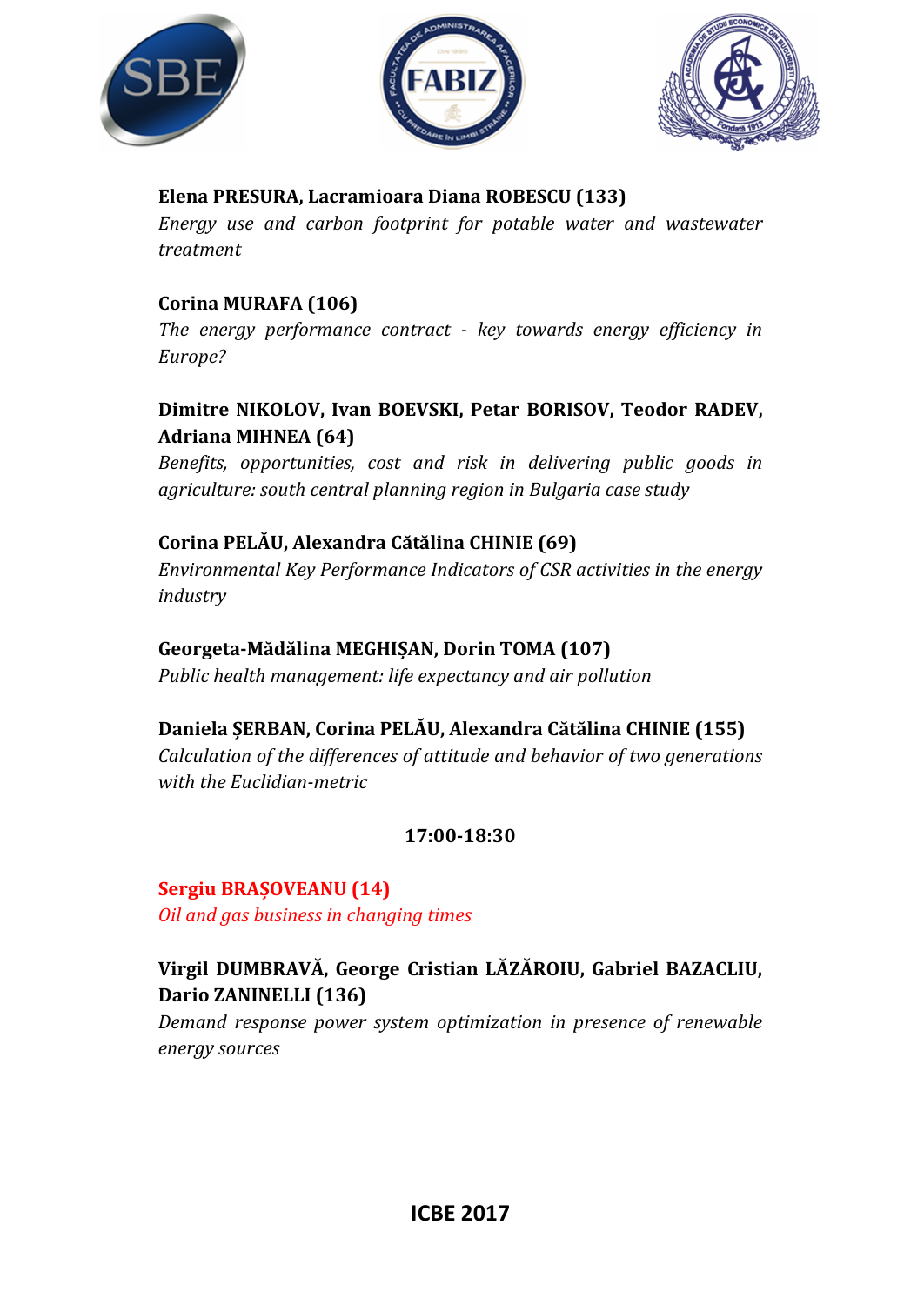





#### **Roxana CLODNIȚCHI, Cristian BUSU (120)**

*Energy poverty in Romania - drivers, effects and possible measures to reduce its effects and the number of people affected* 

#### **Răzvan RĂDULESCU, Alexandra Cătălina NEDELCU (117)**

*A comprehensive method of matching the supply and demand on the Romanian energy market* 

#### **Adriana AnaMaria DAVIDESCU, Alexandra Cătălina NEDELCU, Cristian BUSU (150)**

*Evaluating the sustainability potential of Romanian economy in European context*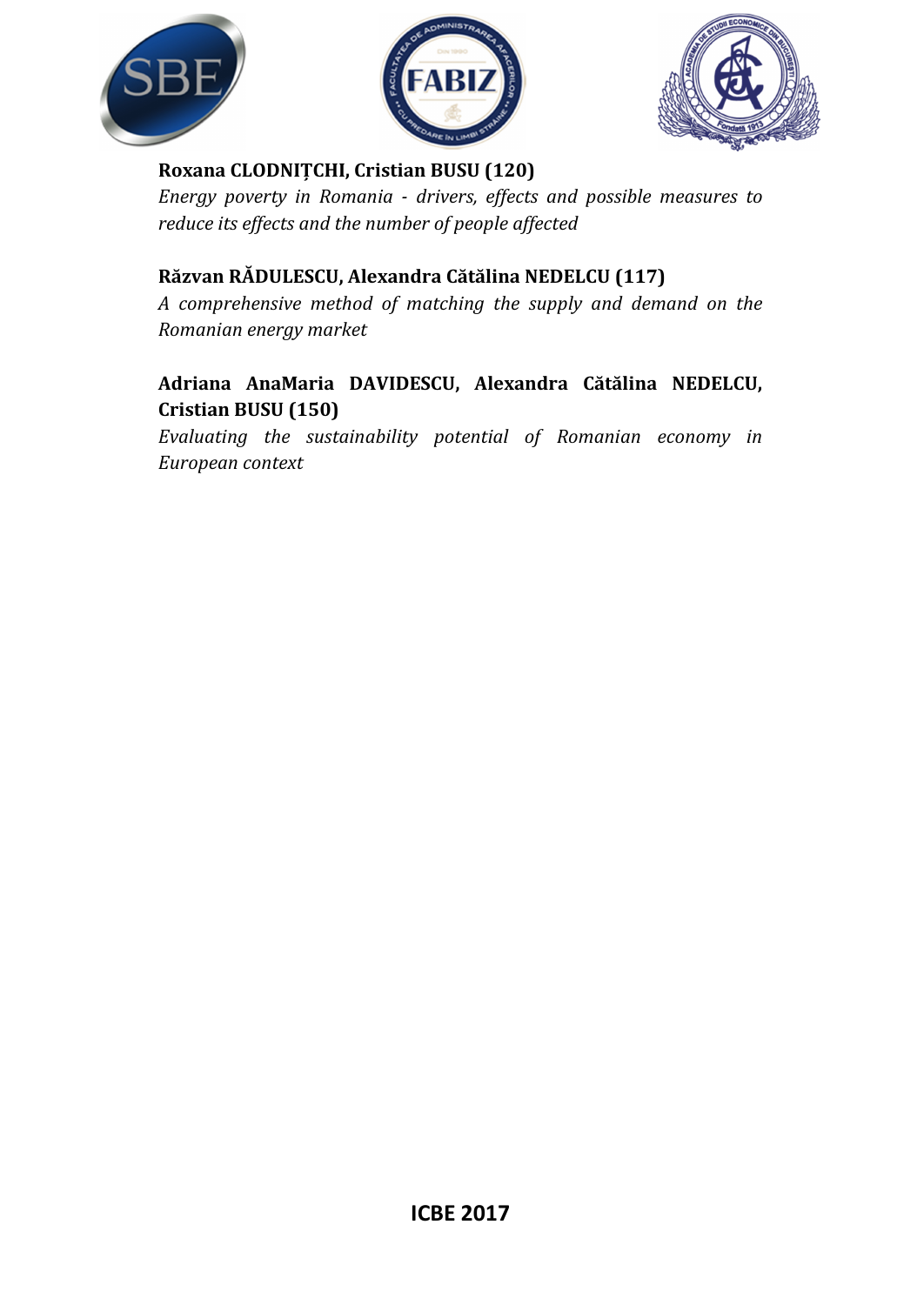





### **Minitrack: CHALLENGES AND STRATEGIES IN BUSINESS EDUCATION**  *Minitrack Chairs: Magdalena IORDACHE-PLATIS, Violeta DINCĂ*

## **9:00-13:00 Room 4208, Calea Griviței no. 2-2A**

#### **9:00-11:00**

## **Ioana CEAUȘU, Katrin MARQUARDT, Sven-Joachim IRMER, Elisa GOTESMAN (20)**

*Factors influencing performance within startup assistance organizations* 

## **Eleonora Gabriela CONȚU (23)**

*The role of classical and modern teaching methods in business education* 

## **Amine GHOUMRASSI, Gabriela ȚIGU (39)**

*The impact of the logistics management in customer satisfaction* 

#### **Magdalena IORDACHE-PLATIS (46)**

*Strategies for academic leadership towards increasing productivity in higher education institutions; business education case* 

#### **Simona VASILACHE, Johana RÎNCIOG (79)**  *Curricular improvements for entrepreneurial education*

## **Ruxandra BEJINARU, Gabriela PRELIPCEAN (143)**

*Successful strategies to be learnt from world-class universities* 

#### **11:30-13:00**

#### **Manuela EPURE (142)**

*University-business cooperation: adapting the curriculum and educational package to labor market requirements*

### **ICBE 2017**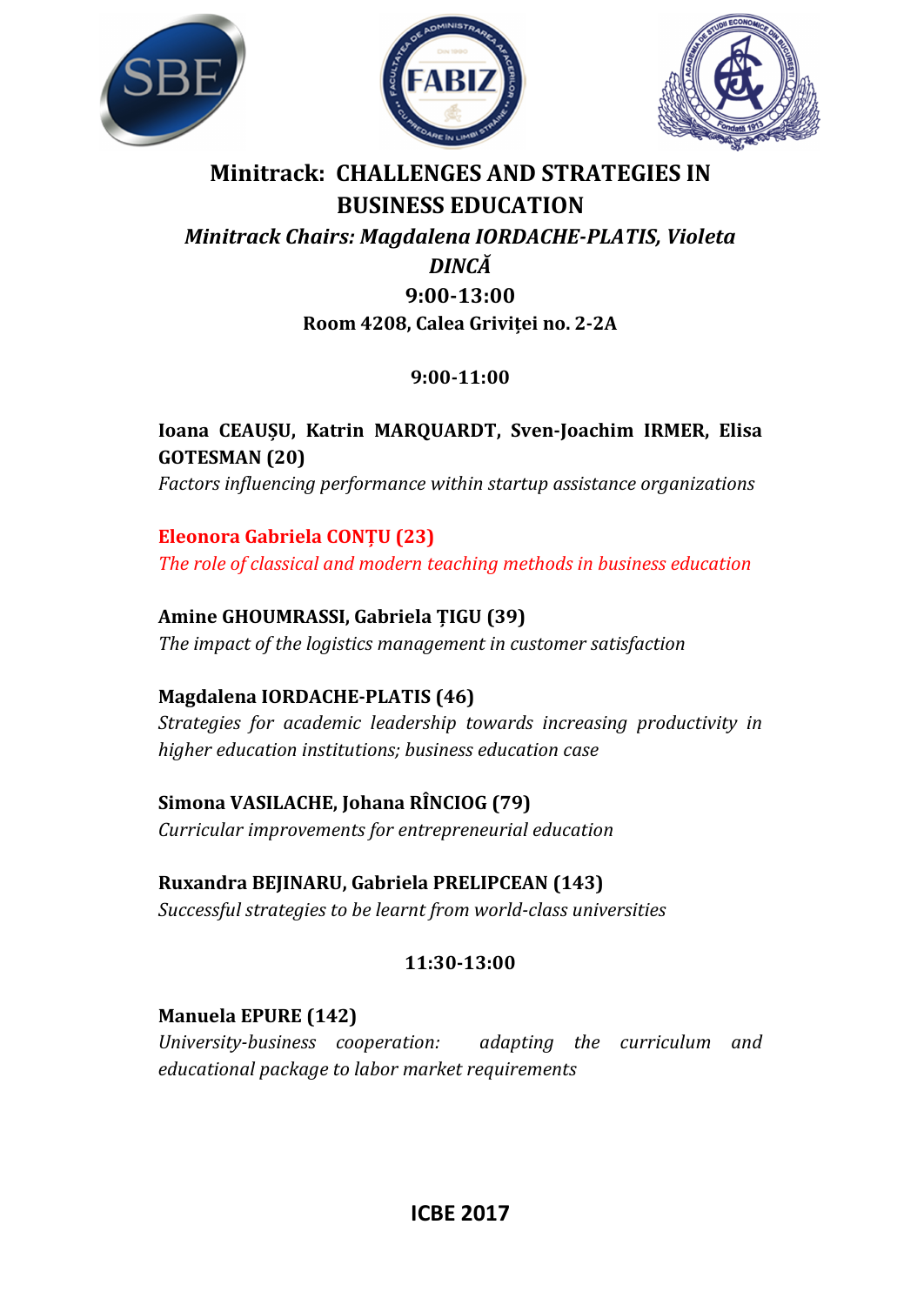





#### **Johana RÎNCIOG (80)**

*A survey-based analysis of life-long learning patterns of young entrepreneurs* 

#### **Marta Christina SUCIU (92)**

*The culture of excellence. Challenges and opportunities during changing times* 

#### **Mariana NICOLAE, Elena NICOLAE (138)**

*Development, competence and performance – who does what in higher education?* 

#### **Luminița Claudia CORBU, Daniela Mihaela NEAMŢU, Valentin Cristian HAPENCIUC (25)**

*The rate of transition to higher levels of education from general to particular* 

#### **Alina Mihaela DIMA, Shahrazad HADAD (27)**

*A conceptual analysis of business-university knowledge transfers*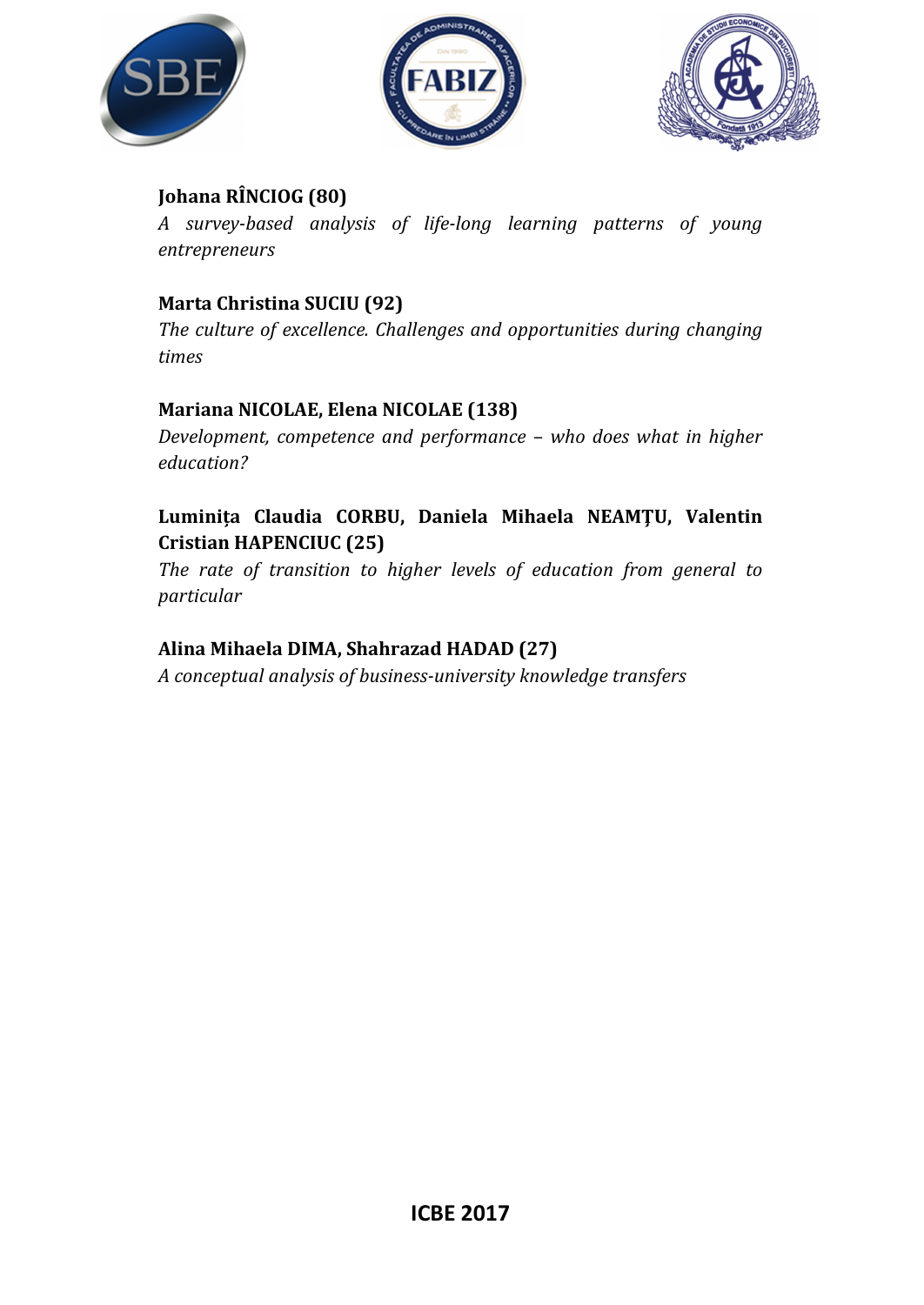





## **Minitrack: HUMAN RESOURCES – A GAME CHANGER OF THE BUSINESS STRATEGY**  *Minitrack Chairs: Alecxandrina DEACONU, Lavinia RAȘCĂ*

#### **14:30-18:30 Room 4208, Calea Griviței no. 2-2A**

## **14:30-16:30**

#### **Iana DULSKAIA, Francesco BELLINI, Roman ZABAL, Oscar GARCIA PAÑELLA***,* **Fabrizio D'ASCENZO (11)**

*Gamification as an instrument for organizational behaviour change during the meeting: case study «ROBATIEMPOS»* 

#### **Narcis COPCA, Constanta MIHAESCU-PINTIA (24)**

*Motivating hospital personnel for excellence in a rough environment* 

**Cătălina RADU, Alecxandrina DEACONU, Răzvan-Cătălin DOBREA**  *Dominant drivers of business students* 

#### **Roxana Maria GAVRIL, Jan KIEHNE, Christian Richard HELL, Carsten KIRSCHNER (36)**

*Impact assessment on the performance of e-learning in corporate training programs in the context of globalization* 

#### **Lucian T. MÂNDREA, Aurel I. CHIRILĂ (53)**

*The complete human being, energy and soul* 

**Bogdan NEDELCU (61)**  *Human talent forecasting* 

### **Adina ROTILEANU (119)**

*Marketers' expanded role to increase internal customer satisfaction in organizational change* 

**Lavinia RAȘCĂ (146)**  *Human resources challenges for the 21st century* 

### **ICBE 2017**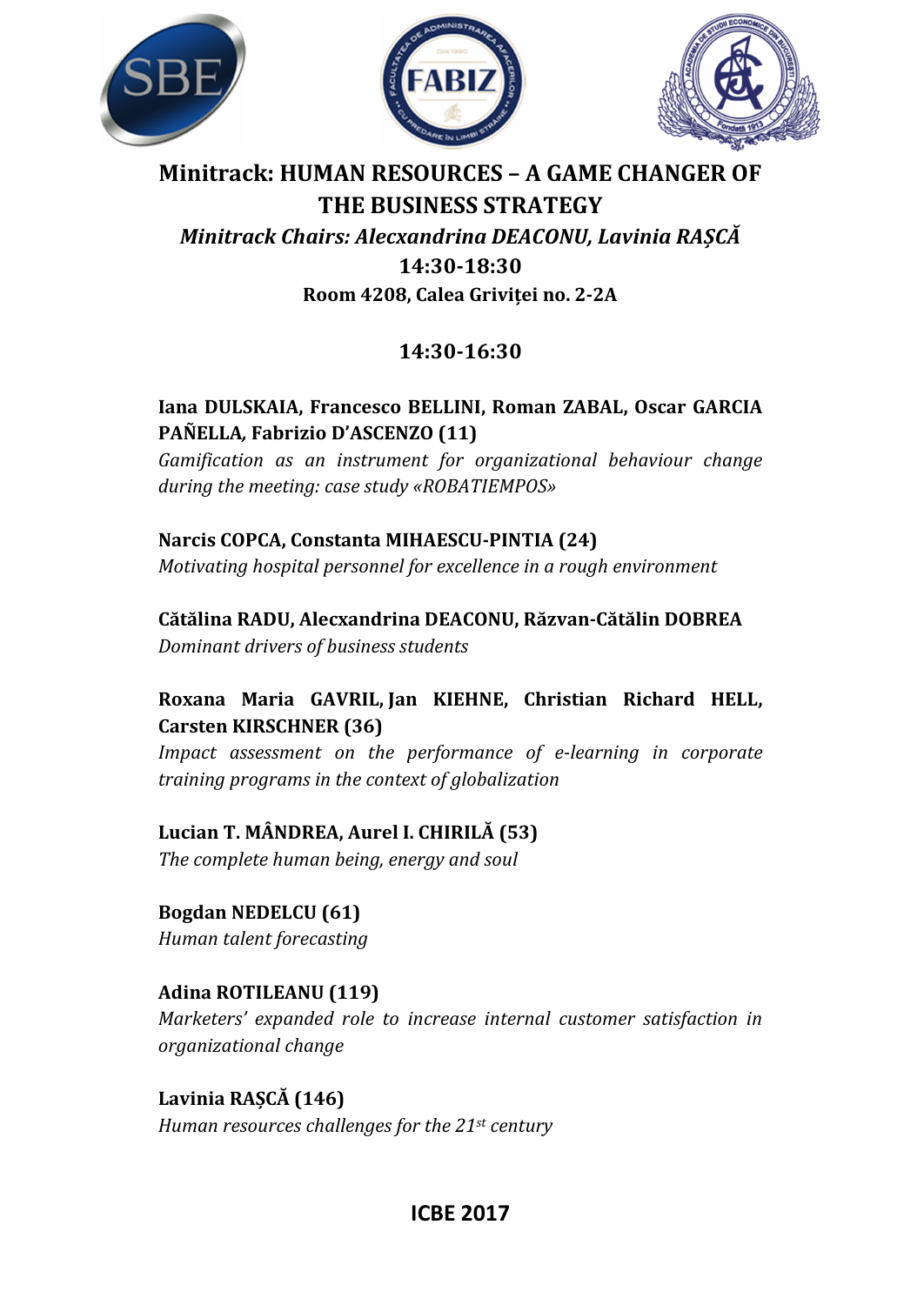





#### **17:00-18:30**

#### **Cătălina-Oana DUMITRESCU (MIRICA) (29)**

*Professional career management and personal development for the employees of the Romanian medical system* 

#### **Cristina Iulia GHENU (38)**

*The workplace satisfaction of Romania's medical personnel in state and public institutions* 

#### **Simona GOIA (AGOSTON), Ramona Ștefania IGRET, Cristian MARINAȘ (41)**

*Internship programmes- bridge between school and professional life* 

#### **Nicoleta CHICU, Cătălina NEDELCU (62)**

*Organizational performance based on Tahler drivers in Romanian companies* 

#### **Tatiana SEGAL, Shahrazad HADAD (137)**

*Job requirements for Romanian entrepreneurs*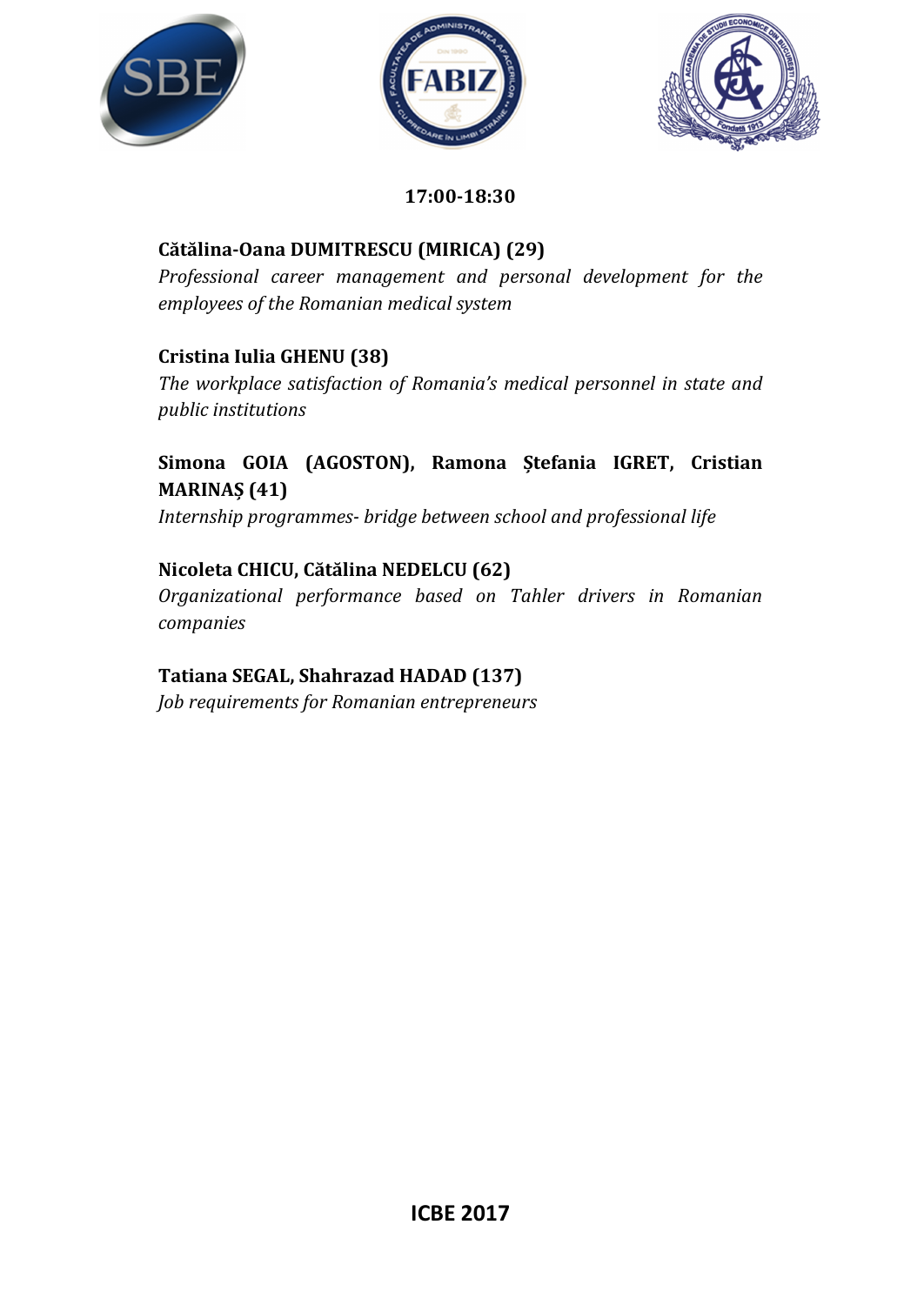





### **Minitrack: INTERNATIONAL PERSPECTIVES ON FUTURE DEVELOPMENTS**  *Minitrack Chairs: Luminița NICOLESCU, Mariana NICOLAE*  **9:00-13:00 Room 4202, Calea Griviței no. 2-2A**

#### **9:00-11:00**

**Violeta Mihaela DINCA, Teodora FLORICEL, Monica ZOTTU (140)**  *Japanese women in the contemporary society* 

**Ziad Yaseen Saud AL-DULAIMI (1)** 

*Education, educational services and students' satisfaction (A comparative study between Romanian and Iraqi universities)* 

**Maria-Irina ANA (2)**  *Tourism industry in the new Europe: trends, policies and challenges* 

#### **Anca-Georgiana ANDREI (5)**

*Branding post-communist Romania and its effects on country image* 

#### **Lavinia Cornelia BUTUM (18)**

*The role of international competences in increasing graduates' access to the labor market* 

#### **Laura Gabriela ISTUDOR (48)**

*Creative economy and knowledge-based society. Perspectives for Romania* 

**Jan KIEHNE, Ioana CEAUSU, Ann-Katrin ARP, Timm SCHÜLER (50)**  *Middle management's role in strategy implementation projects: a behavioral analysis*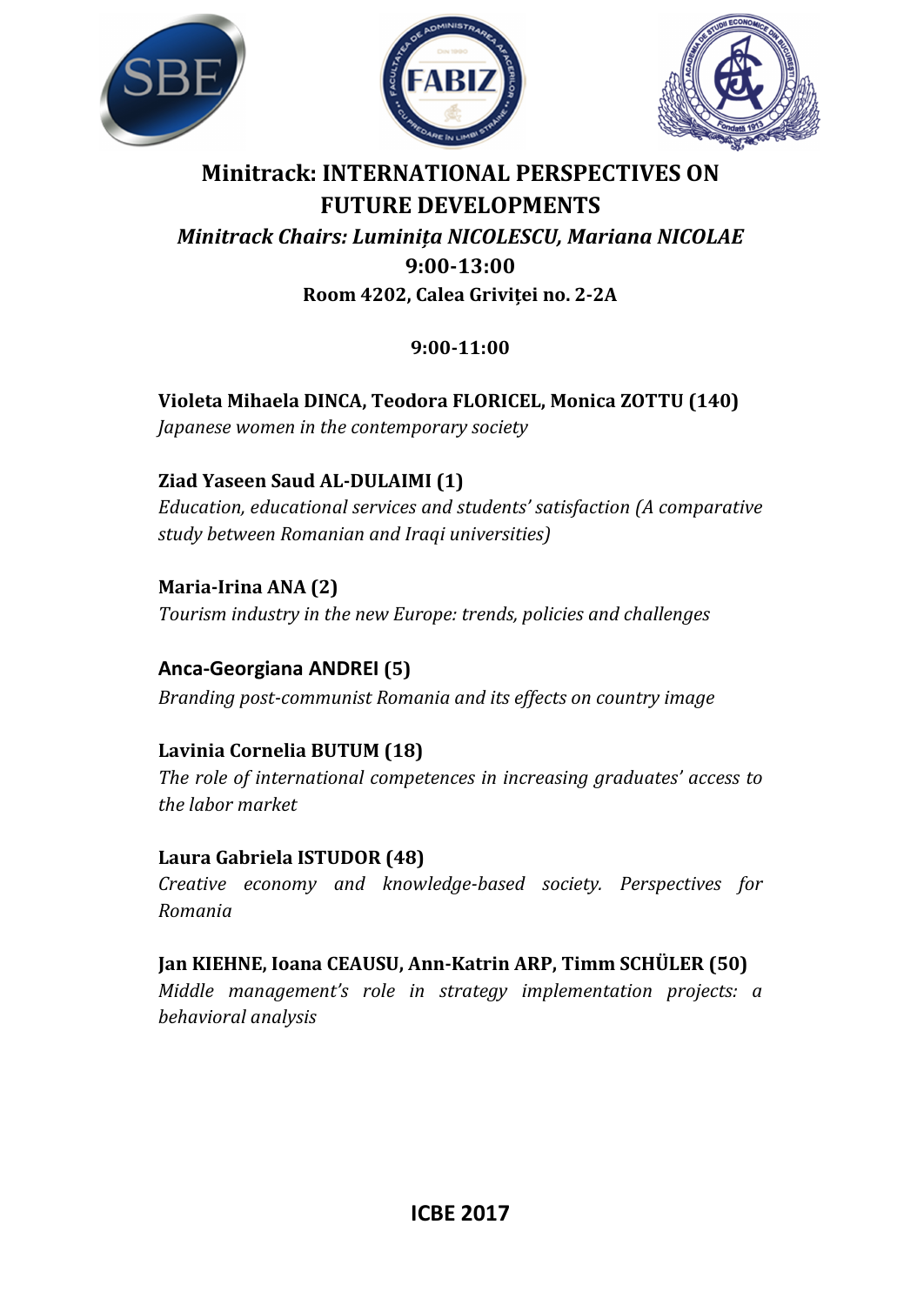





#### **Ruxandra POPESCU, Ștefania GHIOCANU (74)**

*Involvement of small and medium-sized enterprises (SMEs) in elaborating and implementing public policies: Study case - Romanian small and medium-sized enterprises* 

#### **11:30-13:00**

### **Fedaa Abd Almajid Sabbar ALARAJI, Zaid Yaseen Saud AL-DULAIMI, Thamer Mahdi Muhamed SABRI, Elena Iuliana ION (83)**

*Factors affecting the quality of external auditing services* 

#### **Cristina STOENESCU, Camelia Monica GHEORGHE (91)**

*"Hybrid" airlines – Generating value between low-cost and traditional* 

#### **Cornelia ZEINEDDINE (104)**

*Nation branding in the Middle East - United Arab Emirates (UAE) vs. Qatar* 

#### **Claudiu IONIȚĂ, Birol IBADULA, Cristina VLAD, Petre BREZEANU (45)**

*Crackdown on tax evasion – improving ways of coordination between the tax authorities and automatic exchange of information developments in Romania* 

#### **Luminiţa NICOLESCU, Florentin Gabriel TUDORACHE (112)**

*Capital markets in Central and Eastern Europe: two selected cases* 

#### **Tănase STAMULE (87)**

*Trade comparative analysis: Republic of Moldova and other relevant countries* 

#### **Cătălin PLOAE (122)**

*Cultural influences in cross border cooperation. An overview on Romania – Serbia cross border EU financed programme*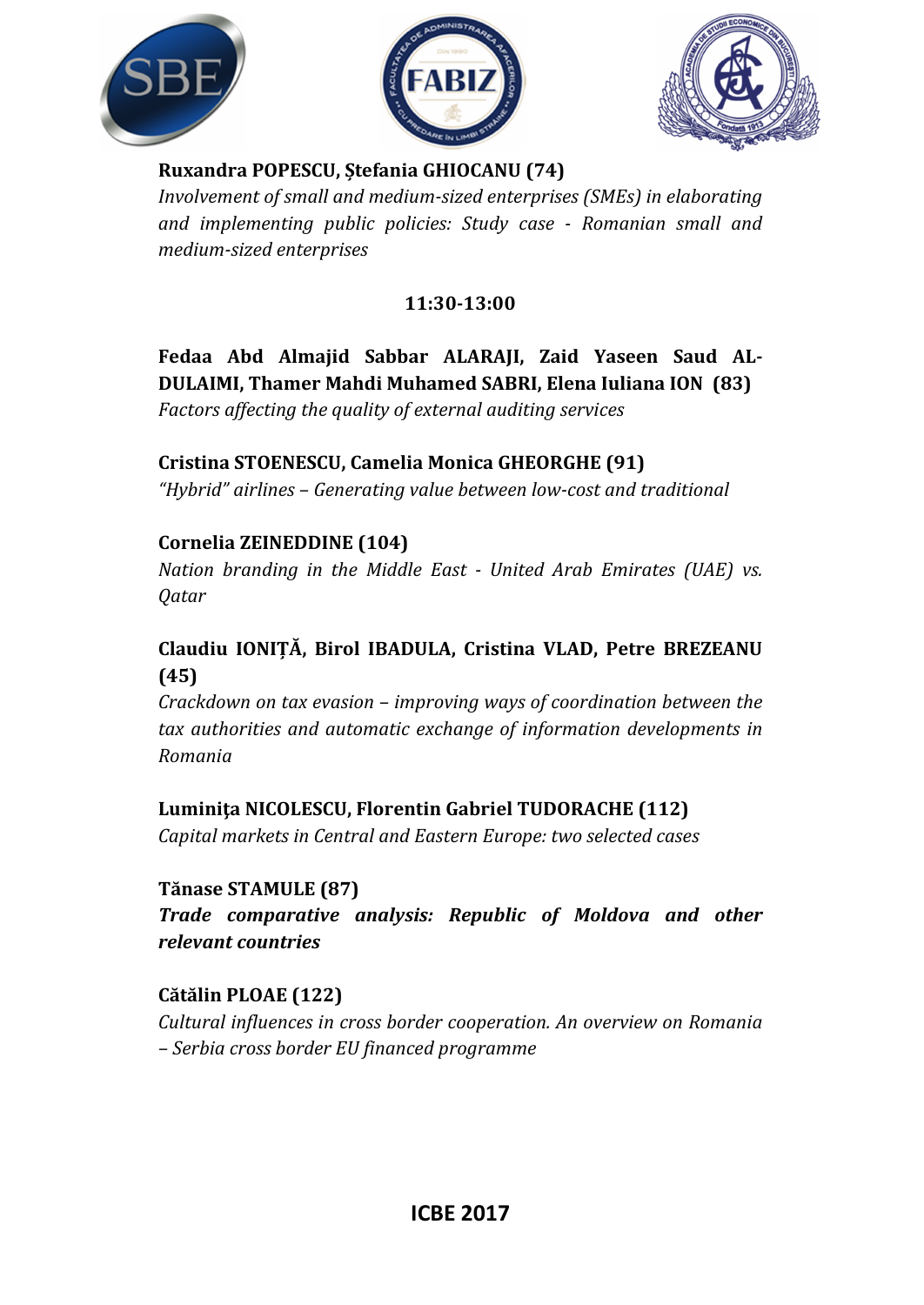





## **Minitrack: INTERNATIONAL BUSINESS FINANCE IN A GLOBALIZED WORLD**  *Minitrack Chairs: Cristian PĂUN, Cristian BADARINZA* **14:30-16:30**

**Room 4202, Calea Griviței no. 2-2A** 

**Cristian BADARINZA**  *Actual facts: empirical methods for policy analysis*

#### **Costin ISTRATE, Dumitru BADEA (47)**

*Financial management of insurance companies in the context of the new regime Solvency II* 

#### **Răzvan TUDOR, Dumitru BADEA (96)**

*Operational risk quantification and modelling within Romanian insurance industry* 

# **Alexandra TUDORICA, Cristian Silviu BANACU (98)**

*The potential of intermodal transport projects in Romania* 

## **Elena Florentina ZOTA (105)**

*How japan business influence in the globalized world*

### **Cristian PĂUN (111)**

*Monetary policy as a source of risk in international business financings and investments*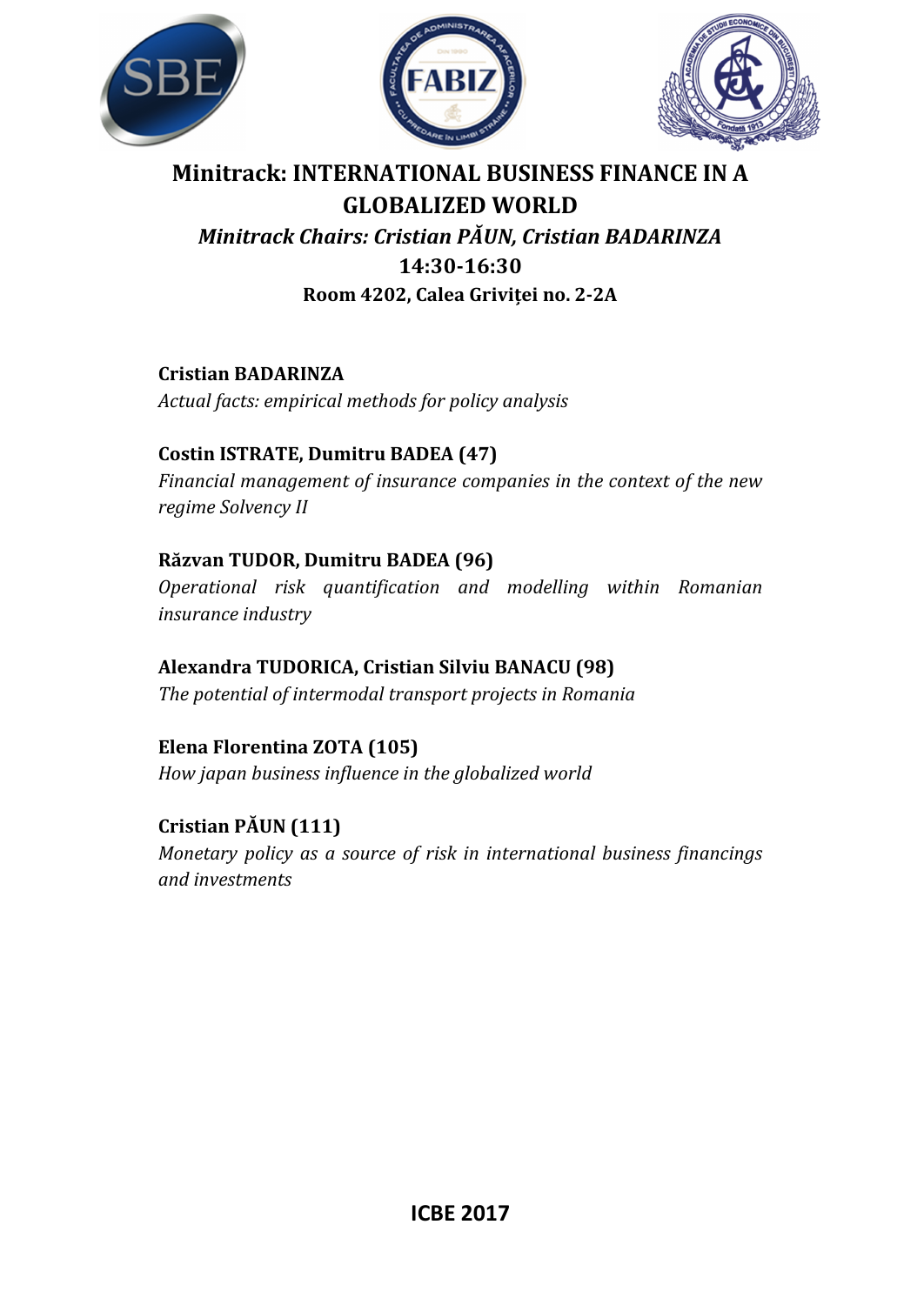





## **Minitrack: DIGITIZATION OF BUSINESS**  *Minitrack Chair: Florina PÎNZARU*  **9:00-13:00 Room 4102, Calea Griviței no. 2-2A**

#### **9:00-11:00**

#### **Carmen BĂLĂN (9)**

*Does brand posting behaviour influence follower engagement on Instagram?* 

#### **Sorin ANAGNOSTE (3)**

*Robotic Process Automation - The next major revolution in terms of back office operations improvement* 

#### **Stere STAMULE, Steluța TODEA (88)**

*Millennials between consumer ethnocentrism and attitudes towards local campaigns* 

#### **Oana-Georgiana CIOBANU, Daniela Mihaela NEAMȚU (21)**

*The impact and importance of new technologies in business development in context of economic diversity* 

#### **Vlad ROȘCA (81)**

*Stop hitting the woodwork! CRM for better fan-identification in Romanian second division football clubs* 

#### **Oliver WIESENER (102)**

*Digitizing the music selection for video ads* 

#### **11:30-13:00**

#### **Adrian-Mihai ZAHARIA-RĂDULESCU, Ioan RADU (103)**

*Cloud computing and public administration: approaches in several European countries* 

#### **ICBE 2017**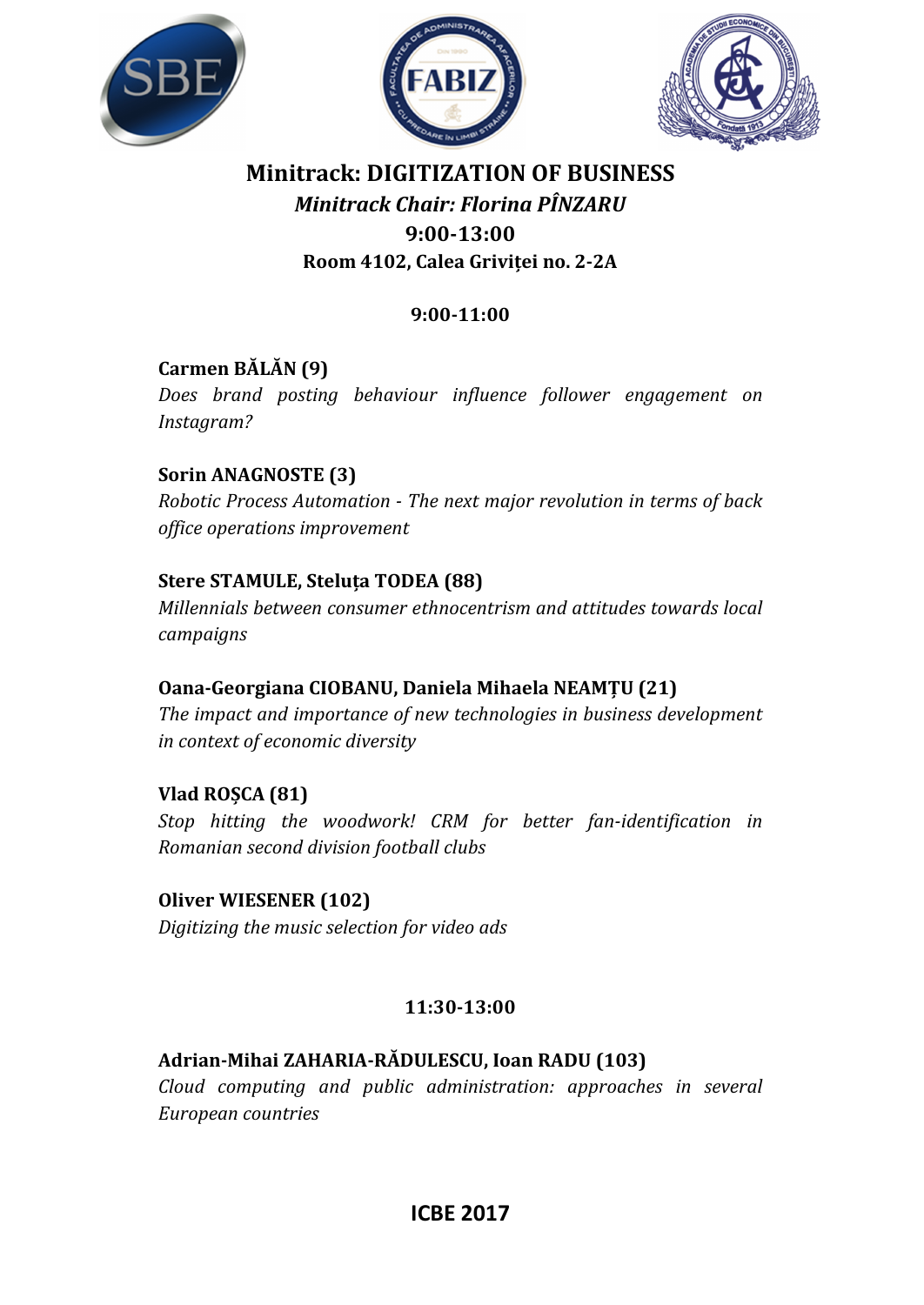





### **Florina PÎNZARU, Alexandra ZBUCHEA, Lucian Claudiu ANGHEL (114)**

*When connectivity changes competition: the digital collaborative economy. Romania's case* 

### **Irene IONIȚĂ (141)**

*Digitalization influence on shopping centers strategic management* 

### **Rocsana ŢONIȘ (BUCEA-MANEA), Luminița PISTOL (151)**

*The "7Ps"&"1G" that rule in the digital world the marketing mix*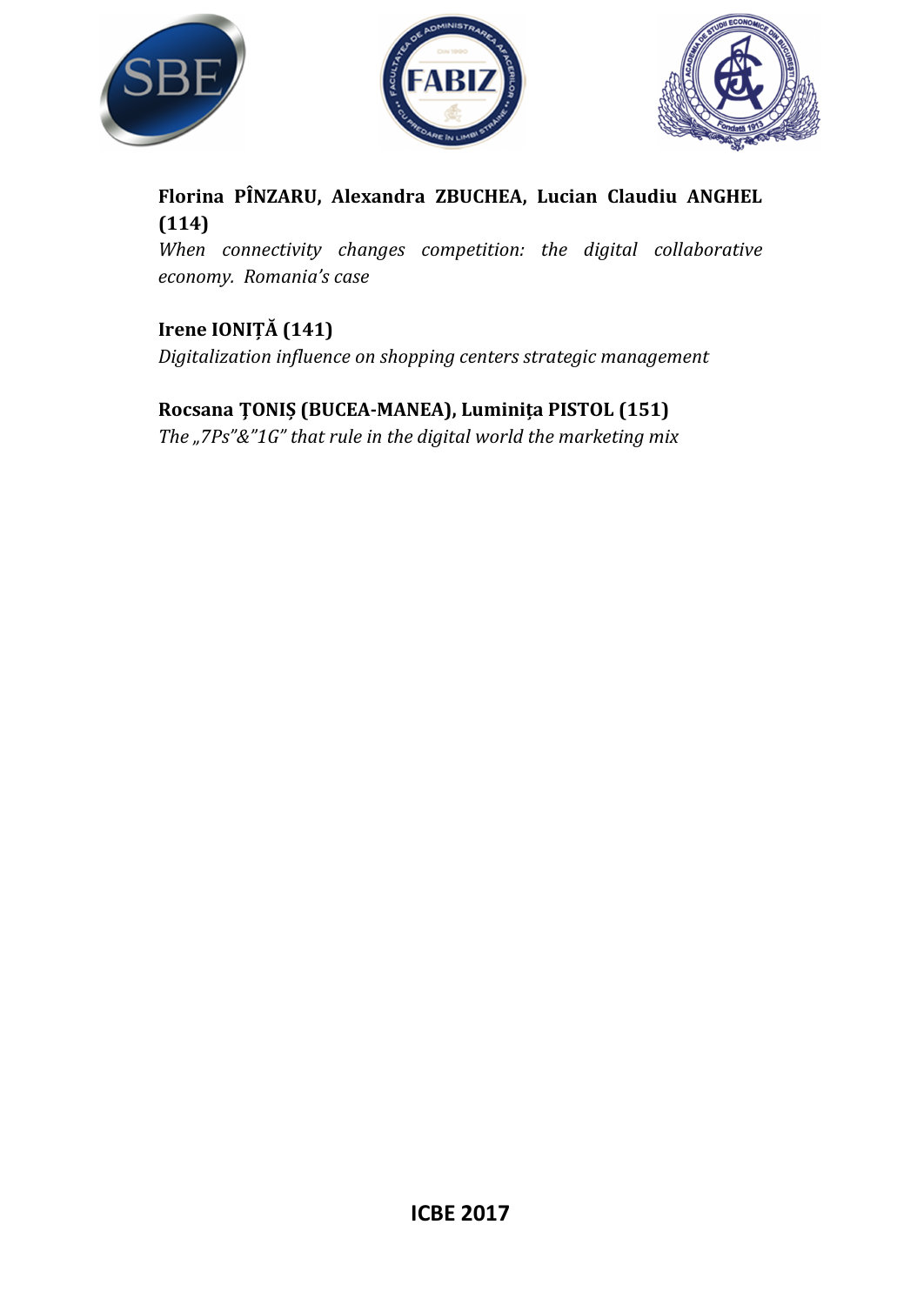





## **Minitrack: SOCIAL ENTREPRENEURSHIP FOR LOCAL**

#### **CHANGE**  *Minitrack Chairs: Fabrizio D'ASCENZO, Carmen PĂUNESCU*  **9:00-13:00 Room 4108, Calea Griviței no. 2-2A**

#### **9:00-11:00**

#### **Oana Codruta GAUCA, Denisa DRAGAN (35)**

*Enterprising education - a research on students as agents of change in social entrepreneurship* 

#### **Katrin MARQUARDT (54)**

*Smart services – characteristics, challenges, opportunities and business models* 

#### **Daniela STAICU (86)**

*Policy framework and legal forms of social enterprise in Central and Eastern Europe* 

#### **Carmen PĂUNESCU, Oana GĂUCĂ, Denisa DRĂGAN (GILMEANU) (66)**

*Managing obligations to society. Case of best ranked universities in social responsibility* 

#### **Matthias DÜNNWEBER, Astrid FORTMÜLLER (30)**

*Leadership models and behaviors for sales executives. What drives success and the best results?* 

#### **Adriana PETRE (71)**

*How can regional assets capitalization add value to a modern economy? A theoretical approach*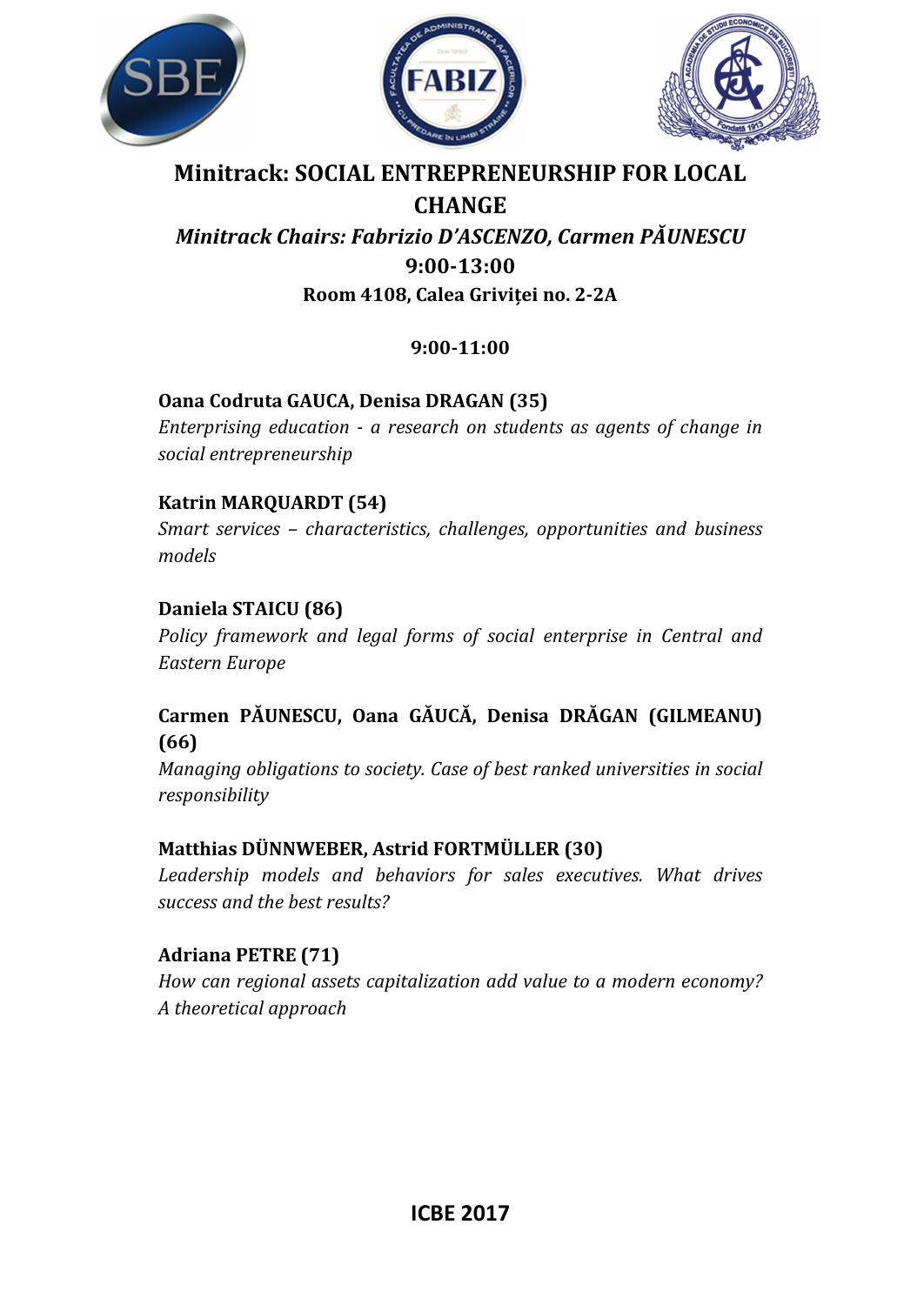





**Roberto RUGGIERI, Francesca ROSSETTI, Fabrizio D'ASCENZO, Lucio CAPPELLI (82)**

*Building new business model from multiple case study research in the Internet of Me* 

#### **Cosmin SERBANESCU, Adrian VINTILESCU BELCIUG, Lacramioara CORCHES (85)**

*Risk profiles and corporate social responsibility for socially disadvantaged groups* 

#### **11:30-13.00**

**Remus Christian MORARU (59)** *Social value of online information in the hotel industry* 

**Raluca BADEA (8)** 

*Trust as catalyst for the organizational performance. A focus on a medium-size IT Romanian company* 

**Oana POP (73)**  *Managing ambiguity in business. A holistic and innovative approach* 

#### **Carmen PĂUNESCU, Laura BLID (67)**

*Seniorpreneur as a career option for smart active ageing. A study on Romania* 

#### **Gabriela Cecilia STĂNCIULESCU, Elisabeta Ilona MOLNAR (58)**

*Structure, conduct and performance paradigm in assessing travel agency performances* 

#### **Shahrazad HADAD**

*Corporate social entrepreneurship – the new business paradigm shift*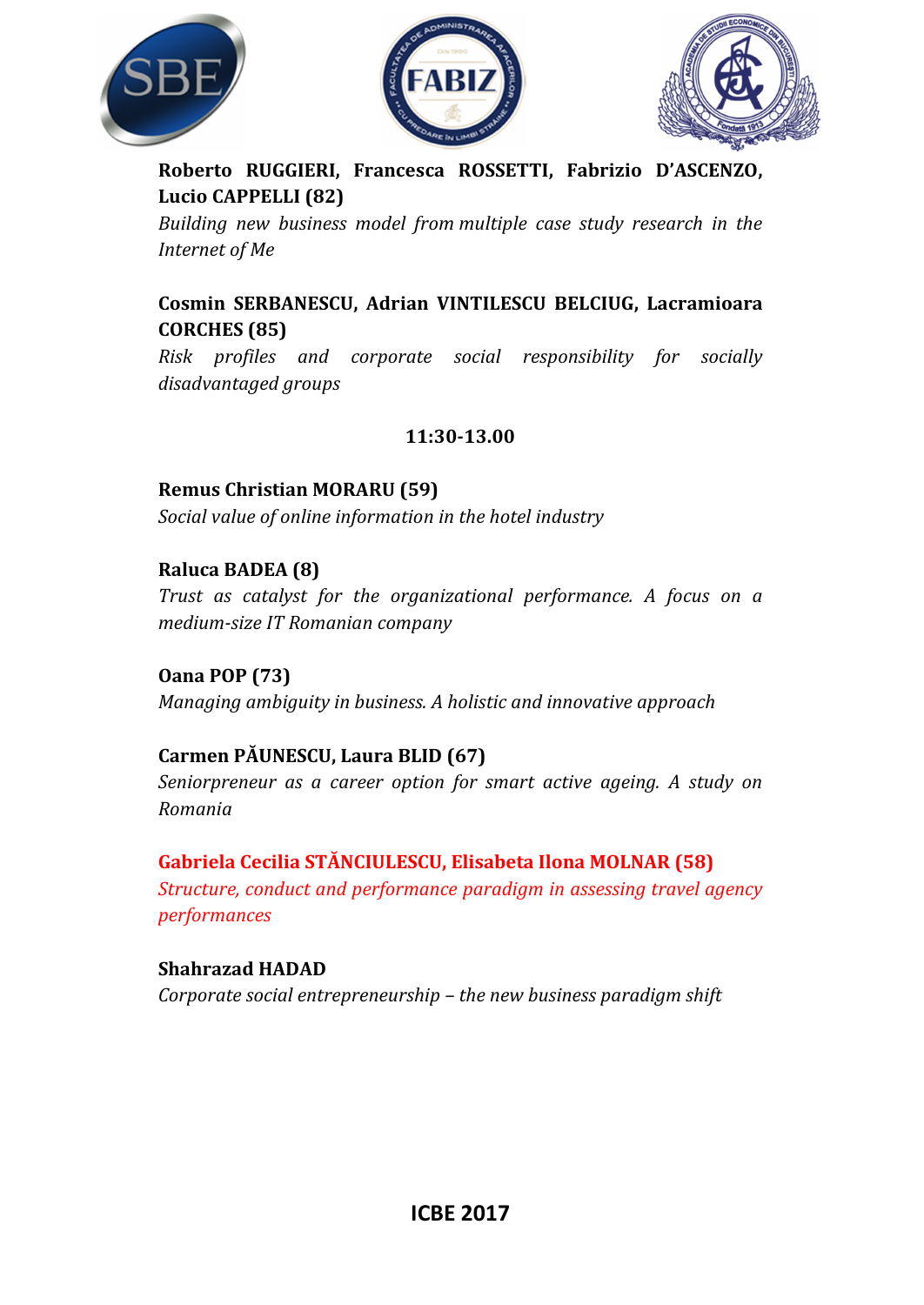





## **Minitrack: COMPLEXITY**  *Minitrack Chairs: Luis Miguel CIRAVEGNA FONSECA, Francesco BELLINI*  **14:30-18:30 Room 4108, Calea Griviței no. 2-2A**

#### **Mihaela BUCATARIU, Alexandra Iulia NICOLESCU, Alexandru TAȘNADI (16)**

*Consumer behaviour towards new products* 

#### **Luis Miguel FONSECA, José Pedro DOMINGUES (33)**

*Listen to ISO 9001:2015 for organizational competitiveness: Correlation between change management and improvement* 

#### **Ciprian NICOLAE, Dumitru BADEA (63)**

*The importance of a project level risk management methodology for EU Structural and Investment Funds accession in Romania* 

#### **Andreea PETRICĂ, Stelian STANCU (72)**

*Empirical results of modeling EUR/RON exchange rate using ARCH, GARCH, EGARCH, TARCH and PARCH models* 

#### **Laurian Gabriel TĂNĂSESCU (94)**

*Mechanisms underlying major investment projects in the Romanian public administration: strong and long term collaboration among stakeholders* 

#### **Vasile Alecsandru STRAT, Cristian ȘTEFAN (129)**

*Can the social market economy be a viable solution for a future sustainable development of the Romanian economy? - Quantitative evidence -* 

#### **Valentina GHINEA, Ramona CANTARAGIU (115)**

*Preliminary study on leadership proximity*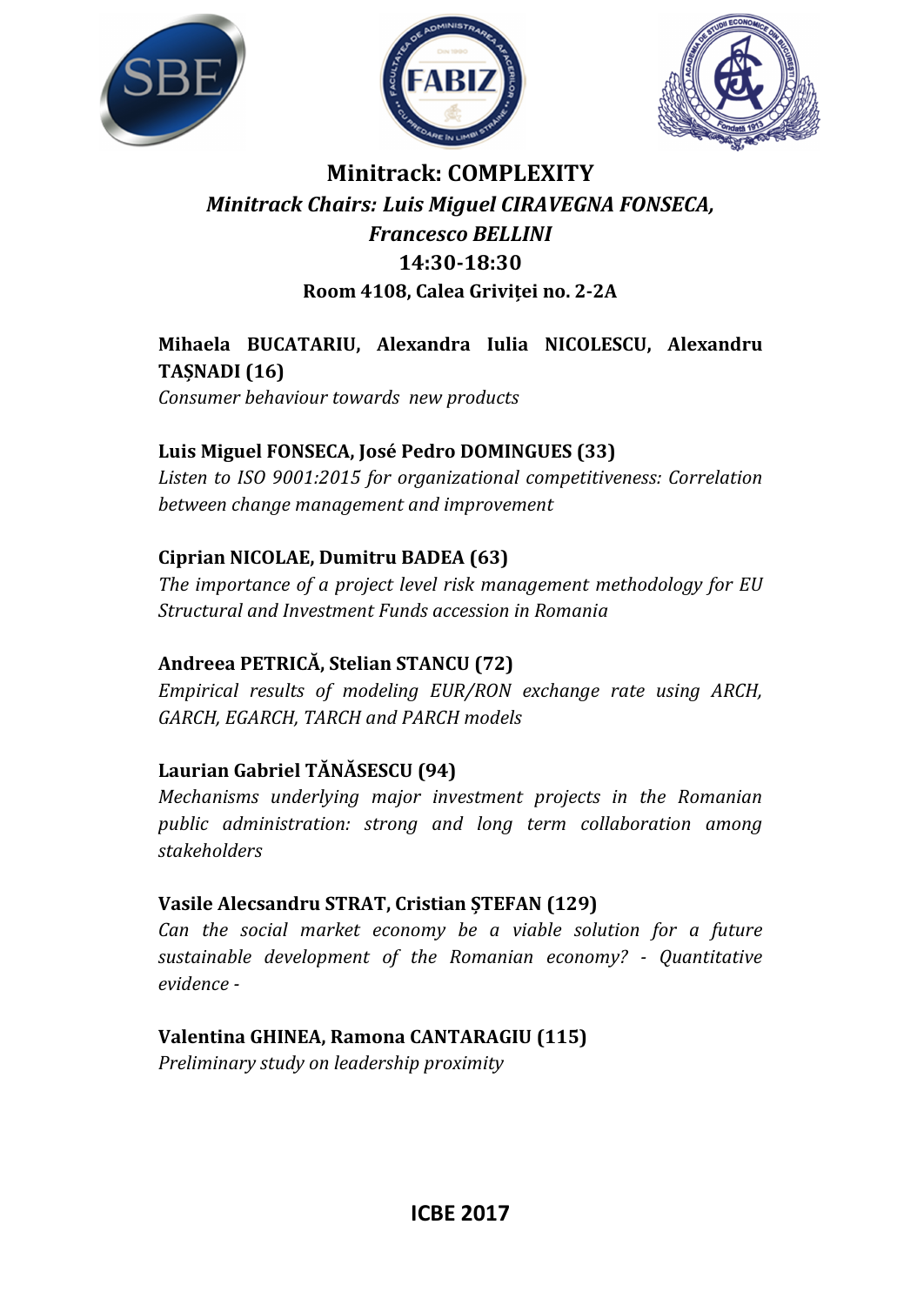





## **Minitrack: BUSINESS MODELS AND COMPETITIVE ADVANTAGE FOR TECHNOLOGY TRANSFER ORGANIZATIONS (WORKSHOP)**  *Minitrack Chair: Alexandru MARIN*  **17:00-18:30 Room 4108, Calea Griviței no. 2-2A**

#### **Francesco BELLINI, Iana DULSKAIA (12)**

*A digital platform as a facilitator for assessing innovation potential and creating business models: a case study from the i3 project* 

#### **Alexandra HADĂR, Anca Alexandra PURCĂREA (42)**

*A new set of performance indicators for improving the capitalization process of Intellectual Property* 

#### **Tshidi MOHAPELOA (57)**

*Effects of silo mentality on corporate ITC's business model* 

### **Gabriel VLĂDUŢ (100)**

*Innovation ecosystem model for commercialization of research results* 

#### **Alexandru MARIN, Alexandra HADĂR, Anca Alexandra PURCĂREA, Laura BOANȚĂ (118)**

*Business modeling process for university's technology transfer offices* 

#### **Ileana HAMBURG, Gabriel VLADUT, Emma O'BRIEN (125)**

*Fostering eco-innovation in SMEs through bridging research, education and industry for building a business oriented model*

#### **Julien BRATU, Andrei RĂDUȚU**

*Kaizen Award in Romania: the KAIZEN™ way in obtaining the continuous improvement success*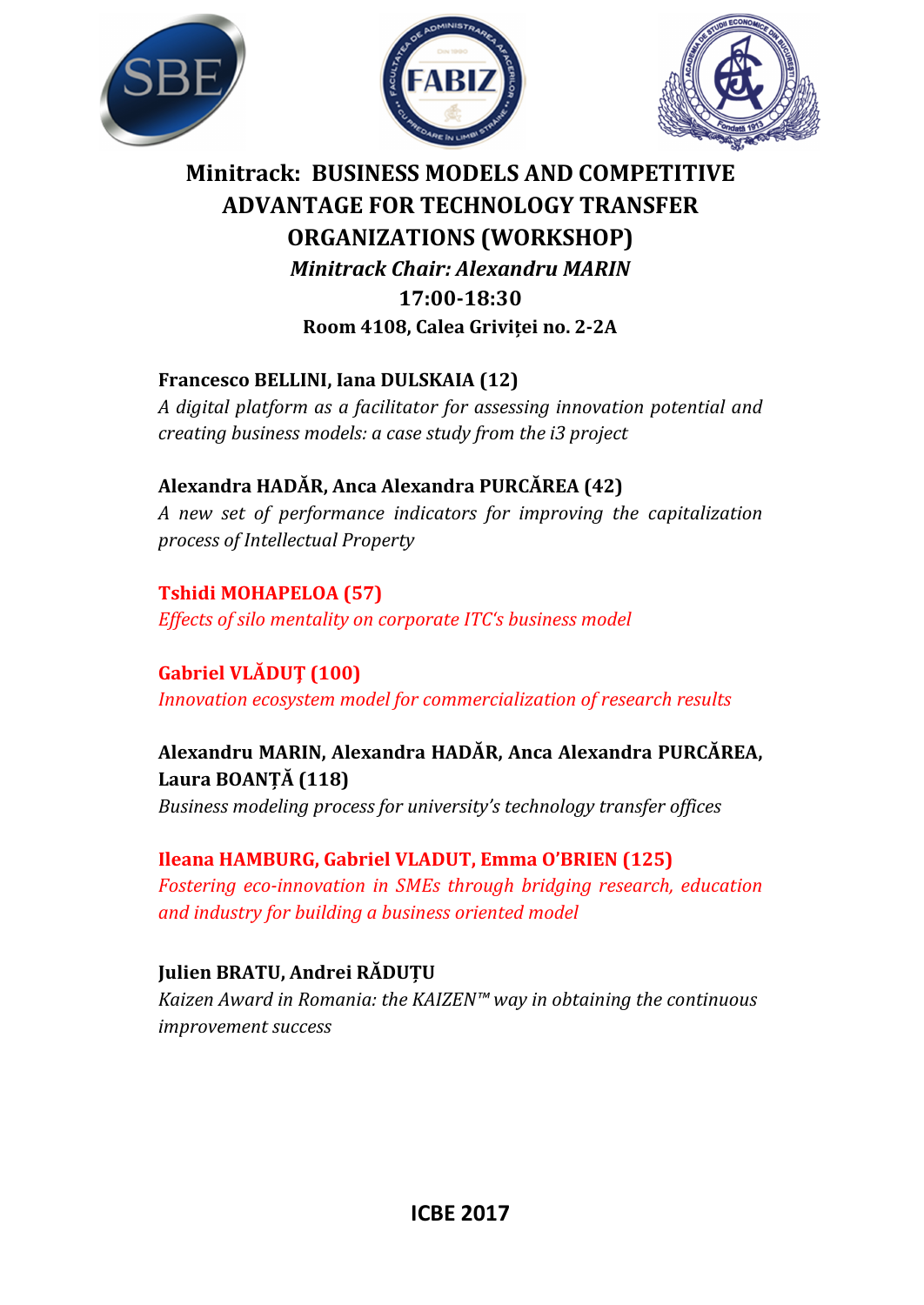





## **Minitrack: SUSTAINABILITY IN TERTIARY SECTOR** *Minitrack Chair: Gabriela ȚIGU*  **9:00-11:00**

#### **Room 4113, Calea Griviței no. 2-2A**

**Ulrike Stefanie FOERSTER-PASTOR (FOERSTER-METZ), Nina GOLOWKO (32)**

*Employability skills for the Romanian outsourcing industry* 

**Manuela Liliana MUREȘAN, Bogdan Cristian CHIRIPUCI, Puiu NISTOREANU (121)** 

*Business tourism - a sustainable form to relaunch Romanian tourism* 

**Florența Larisa ILE, Gabriela ȚIGU (127)**  *Medical tourism market trends - an exploratory research* 

**Bogdan Gabriel NISTOREANU, Raluca Georgiana STOIAN (128)**  *Business tourism a means of dynamising the life of local communities* 

**Stefania-Florentina NEAGU (60)**  *The impact of the terrorism on North African tourism* 

**Alexandru STĂTESCU (90)**  *Quality testing of underground transport in Bucharest* 

**Mihaela DAN, Claudia POPESCU (130)**  *Entrepreneurship in the rural areas of Romania. The impact of the 2007- 2013 EU funding programmes*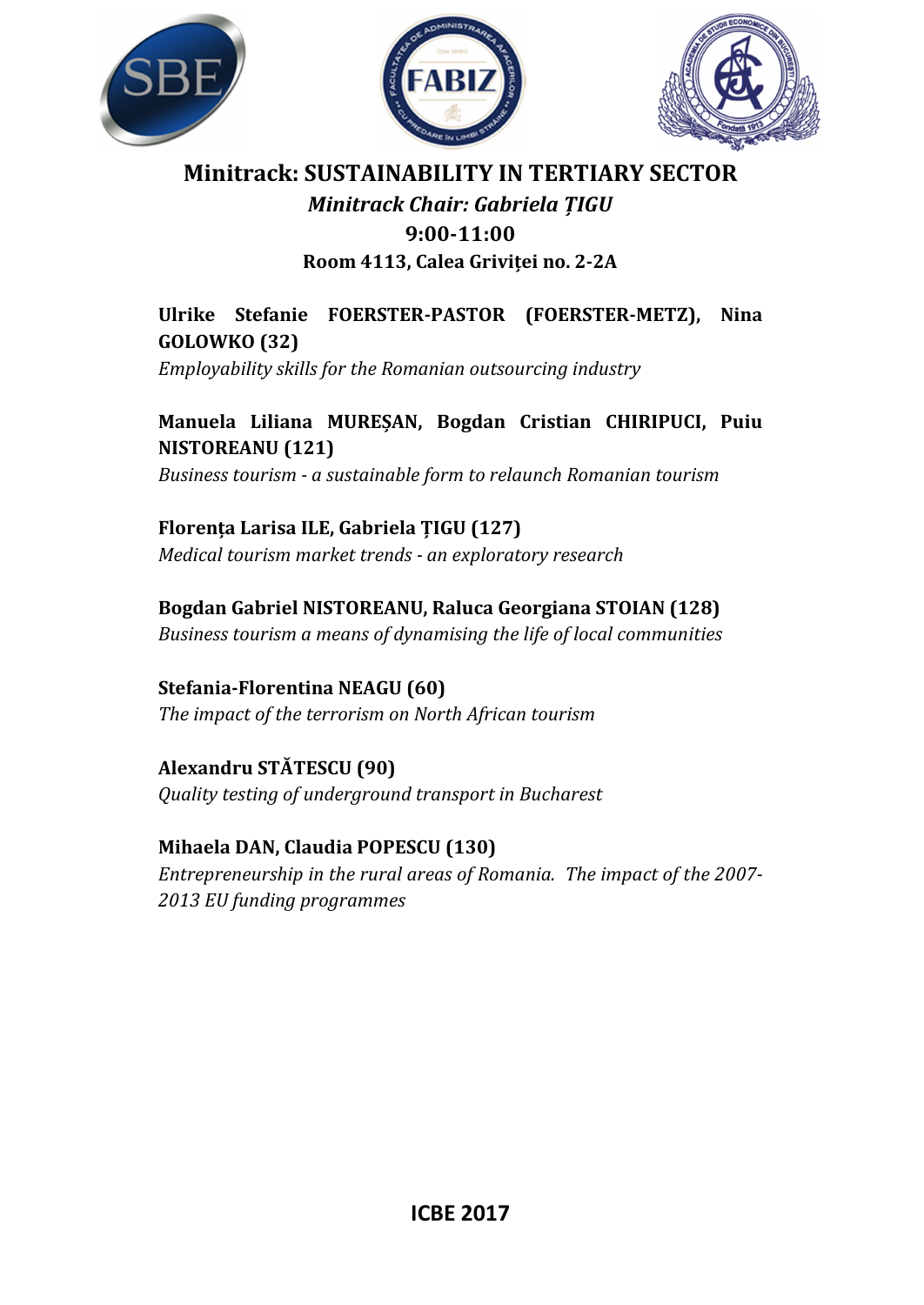





## **Minitrack: CHALLENGES FOR DEVELOPING GENERIC AND EMPLOYABILITY SKILLS FOR GLOBAL BUSINESS (WORKSHOP)**

*Minitrack Chair: Dumitru MIRON, Michael STOICA*  **11:30-13:00 Room 4113, Calea Griviței no. 2-2A** 

#### **Mihai PĂUNICĂ, Mihaela MOCANU (68)**

*Green controlling – concept and practice* 

#### **Adrian Ioan DAMOC (152)**

*The strategic role of partnerships between universities and private corporations as a driver for increasing workforce competitiveness in a global economy* 

#### **Ani MATEI, Silvia Elena CRISTACHE, Erika MARIN, Florica Georgeta ROTARU (154)**

*Stochastic analysis of the main macro-economic indicators characterizing higher education in Romania during 2001-2016* 

#### **Ana-Maria PETRACHE (70)**

*Sharing economy, sharing responsibility? Education in the digital economy* 

#### **Iulia LUCHIAN, Alina Mihaela DIMA**

*Business excellence and higher education - creative solutions in a changing environment* 

#### **Dumitru MIRON**

*Massification and marketization of Romanian higher education in the helix logic*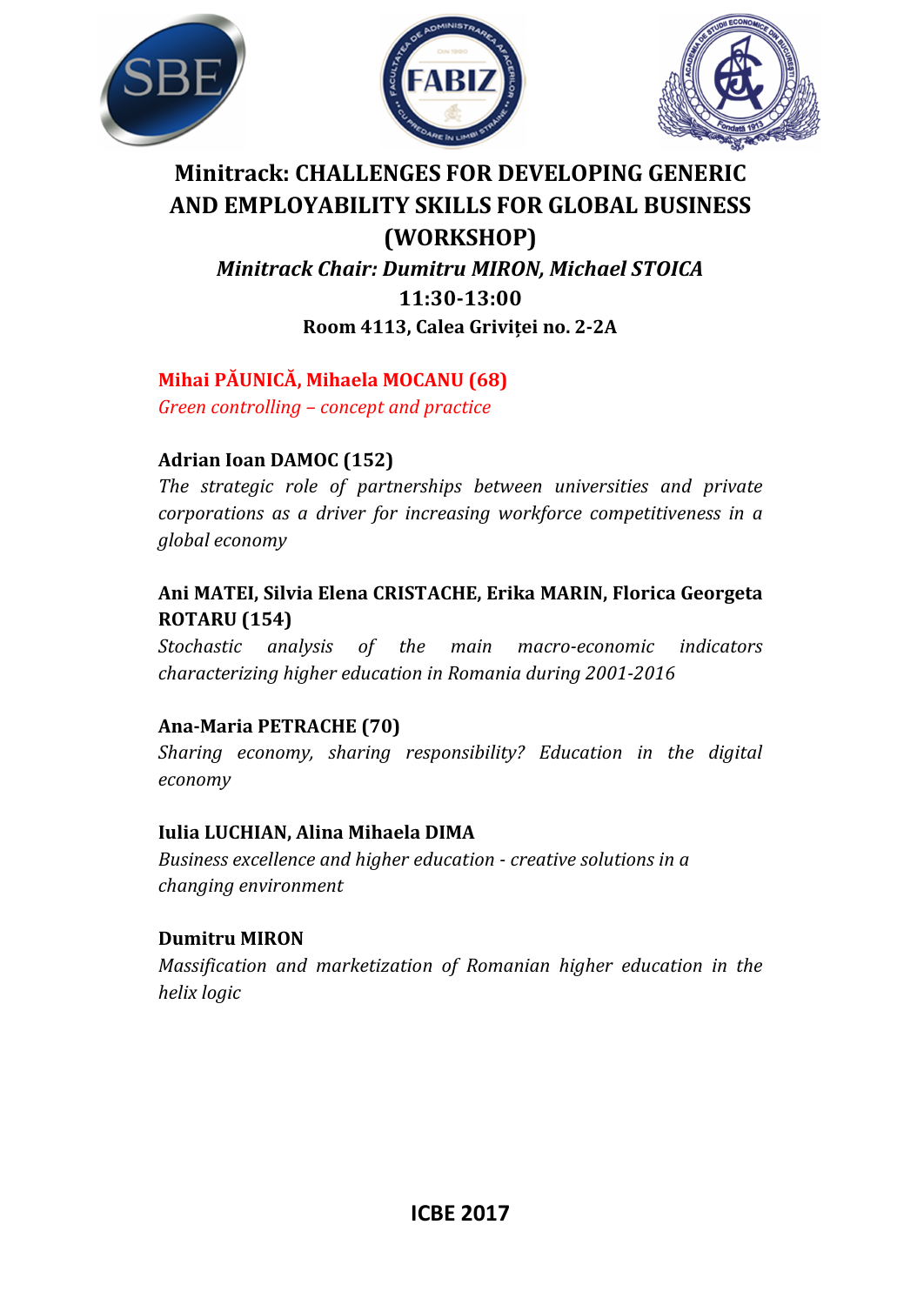





## **Minitrack: COMPUTATIONAL BASICS OF DATA SCIENCE (WORKSHOP) 14:00-18:30 Room 4113, Calea Griviței no. 2-2A**

**14:00-14:30** 

#### **Maria GRITH**

Erasmus University of Rotterdam, The Netherlands

*Functional principal component analysis for derivatives of multivariate curves* 

The empirical analysis of asset pricing models requires the estimation of random functions which cannot be directly observed. One example is the risk neutral-density, which can be recovered empirically from large cross sections of observed option prices by taking the second derivative of the call pricing function with respect to the strike price.

**14:0-18:30** 

#### **Wolfgang HÄRDLE**

Humboldt University of Berlin, Germany

#### *Computational basics of data science*

The R programming language is becoming the lingua franca of computational statistics. It is the common statistical software platform used by statisticians, economists, engineers and scientists inside corporations and in academia. This BCS course presents tools and concepts of univariate and multivariate data analysis with a strong focus on applications and implementations.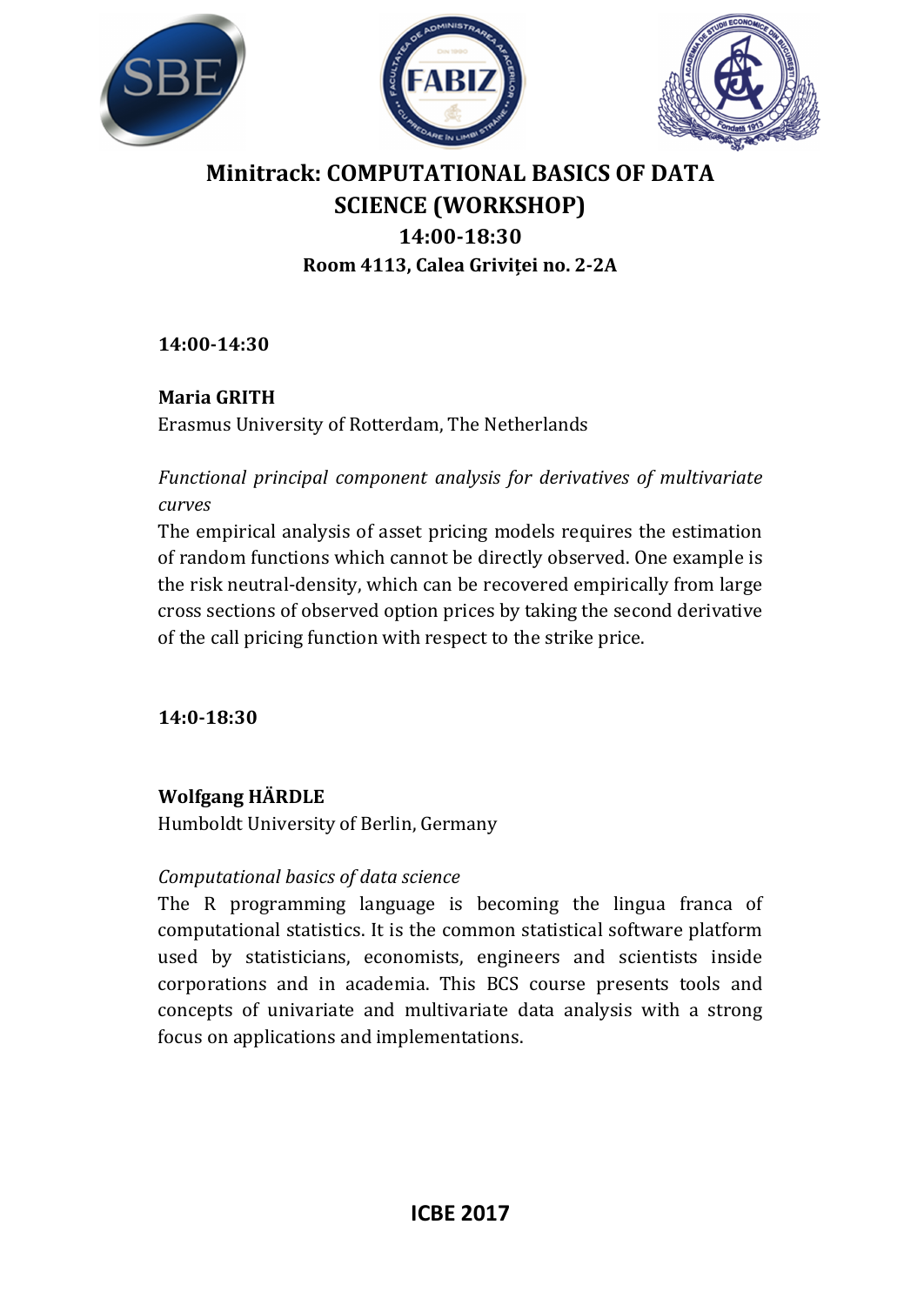





## **International Scientific Committee**

- Andrzej MARJAŃSKI *University of Social Sciences*, **Poland**
- Anikó CSEPREGI *University of Pannonia*, **Hungary**
- Constantin BRATIANU *The Bucharest University of Economic Studies*, **Romania**
- Cristian BADARINZA *National University of Singapore & Institute of Real Estate Studies*, **USA**
- Daniel GLASER-SEGURA *Texas A&M University-San Antonio*, **USA**
- Emil PAPAZOV *University of National and World Economy*, **Bulgaria**
- Fabrizio D'ASCENZO *University of Sapienza Rome*, **Italy**
- Flory Anette DIECK ASSAD *Tecnológico de Monterrey*, **Mexico**
- Francesco BELLINI *University of Sapienza Rome*, **Italy**
- Gamze KARAYAZ *Isik University*, **Turkey**
- Gene EPSTEIN *City University of New York*, **USA**
- Giuseppe GRAMIGNA *U.S. Small Business Administration*, **USA**
- Ivan MIHAJLOVIC Management Department of Technical faculty in Bor, University of Belgrade, **Serbia**
- Jay MITRA University of Essex, **UK**
- Justyna MATYSIEWICZ *University of Economics in Katowice*, **Poland**
- Kim Oliver TOKARSKI *University of Applied Studies*, **Switzerland**
- Łukasz SUŁKOWSKI *University of Social Sciences*, **Poland**
- Lyudmila MIHAYLOVA *University of Rousse "Angel Kanchev"*, **Bulgaria**
- Marius PROFIROIU *The Bucharest University of Economic Studies*, **Romania**
- Marius STAN *Argonne National Laboratory & Chicago and Northwestern University*, **USA**
- Michael STOICA *University of Washburn*, **USA**
- Nezameddin FAGHIH *UNESCO Chair in Entrepreneurship, Journal of Global Entrepreneurship Research (JGER)*, **Iran**
- Radu DUDĂU *Energy Policy Group*, **Romania**
- Robert FERGUSON *Software Engineering Institute of Carnegie Mellon University*, **USA**
- Santanu ROY *Institute of Management and Technology*, **UAE**
- Sarah SHEARD *Software Engineering Institute of Carnegie Mellon University*, **USA**
- Sergio ARZENI *OECD, Centre for Entrepreneurship, Small and Medium-sized Enterprises (SMEs) and Local Development*, **France**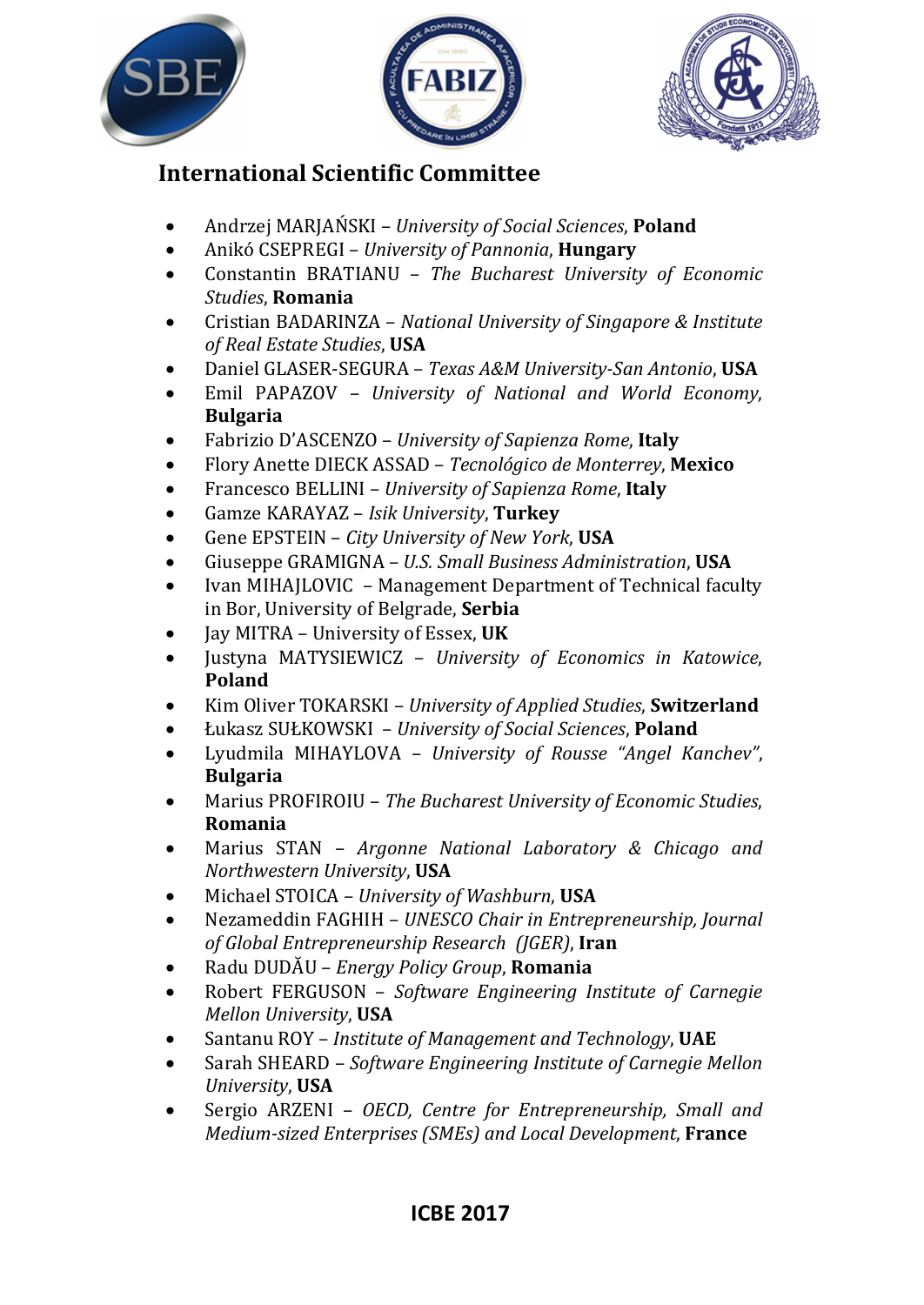





- Slawomir SMYCZEK *University of Economics in Katowice*, **Poland**
- Stefan BRATOSIN *Université Paul Valéry Montpellier 3*, **France**
- Stephane GANASSALI *University of Savoie Mont Blanc*, **France**
- Valeriu BINIG *E&Y*, **Romania**
- Walter E. BLOCK *Loyola University*, **France**
- Wioletta WEREDA *Warsaw Technical Military University & Siedlce University*, **Poland**

## **Advisory Scientific Board**

- Luminița NICOLESCU, *The Bucharest University of Economic Studies*, **Romania**
- Magdalena IORDACHE PLATIS, *University of Bucharest*, **Romania**
- Adrian Dumitru TANŢĂU, *The Bucharest University of Economic Studies*, **Romania**
- Dumitru MIRON, *The Bucharest University of Economic Studies*, **Romania**
- Alecxandrina DEACONU, *The Bucharest University of Economic Studies*, **Romania**
- Cristian PĂUN, *The Bucharest University of Economic Studies*, **Romania**
- Carmen PĂUNESCU, *The Bucharest University of Economic Studies*, **Romania**
- George DARIE, *Politehnica University of Bucharest*, **Romania**
- Gabriela ȚIGU, The Bucharest University of Economic Studies, **Romania**
- Alexandru MARIN, *Politehnica University of Bucharest*, **Romania**
- Florina PÎNZARU, *National University of Political Studies and Public Administration*, **Romania**
- Mariana NICOLAE, *The Bucharest University of Economic Studies*, **Romania**
- Lavinia RASCA, *The Institute for Business Administration in Bucharest*, **Romania**